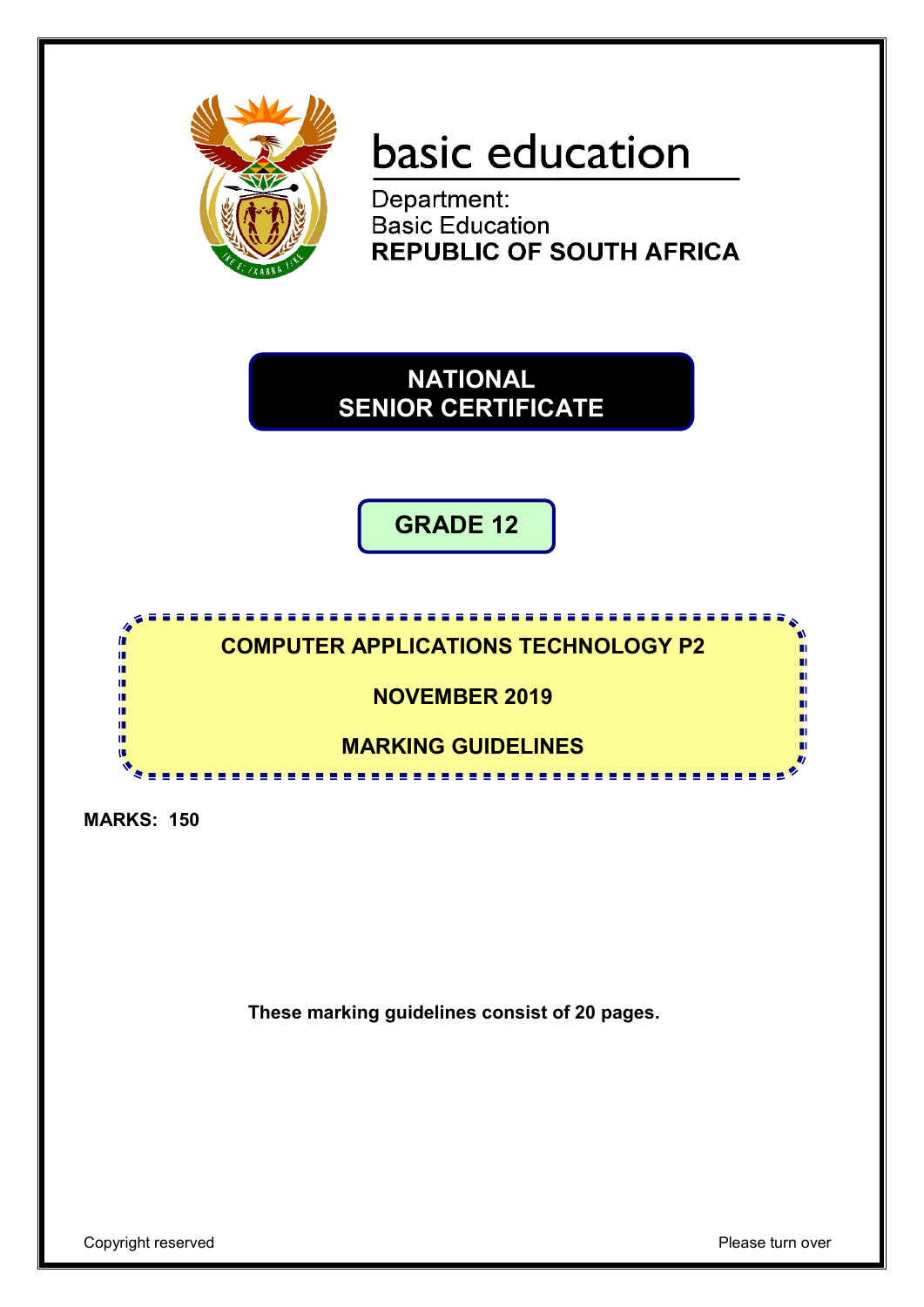## **SUGGESTIONS AND RECOMMENDATIONS TO MARKERS**

- Revisit the questions and the marking guideline frequently during the marking session.
- It is advisable to read the question frequently (and re-read) together with the candidate's response to check that it correlates, so that you are not misled by the candidate's statements/answers.
- Be careful not to focus on keywords or general statements, but rather read the entire answer. If in doubt, read the entire answer and then the question paper and the marking guideline.
	- o Ask yourself or your senior marker if the response could 'fit' into the marking guideline before allocating the correct marks to the candidate.
	- $\circ$  Accept correct answers that are expressed differently, e.g. the marking quideline states 'slow' and the candidate responds with 'not fast'.
- Beware of overlapping answers to a specific question. In general, ONE mark is awarded per fact.
- Do not choose answers on the candidate's behalf. Where a question requires a candidate to LIST or NAME/STATE: mark the first number of instances required, e.g. the first TWO facts if the candidate presents a list of FIVE facts and only TWO facts were required, even if presented in paragraph format.
- Questions requiring longer answers must be regarded as a single unit. Marks can be awarded if correct statements are found anywhere in the paragraph.

#### **SECTION A**

#### **QUESTION 1: MULTIPLE-CHOICE QUESTION 2: MATCHING ITEMS**

| 1.3<br>$\sf B$<br>$\checkmark$<br>$\sf B$<br>$1.4$<br>$\checkmark$<br>1.5<br>A<br>$\checkmark$<br>1.6<br>D<br>$\checkmark$<br>$\mathbf C$<br>$1.7$<br>$\checkmark$<br>1.8<br>D<br>$\checkmark$<br>1.9<br>D<br>$\checkmark$<br>1.10<br>A | 1 | 2.9<br>2.10 | $\mathsf C$<br>$\mathsf R$ | ✔            | 1<br>1 |
|-----------------------------------------------------------------------------------------------------------------------------------------------------------------------------------------------------------------------------------------|---|-------------|----------------------------|--------------|--------|
|                                                                                                                                                                                                                                         |   |             |                            |              |        |
|                                                                                                                                                                                                                                         |   |             |                            |              |        |
|                                                                                                                                                                                                                                         | 1 | 2.8         | $\mathsf F$                | $\checkmark$ | 1      |
|                                                                                                                                                                                                                                         | 1 | 2.7         | T                          | $\checkmark$ | 1      |
|                                                                                                                                                                                                                                         | 1 | 2.6         | $\mathsf P$                | $\checkmark$ | 1      |
|                                                                                                                                                                                                                                         | 1 | 2.5         | $\sf K$                    |              | 1      |
|                                                                                                                                                                                                                                         | 1 | 2.4         | ${\mathsf S}$              | $\checkmark$ | 1      |
| $\checkmark$                                                                                                                                                                                                                            | 1 | 2.3         | L                          | ✓            | 1      |
| $\checkmark$<br>$\mathbf C$<br>$1.2$                                                                                                                                                                                                    | 1 | 2.2         | $\bigcirc$                 | ✓            | 1      |
| $\checkmark$<br>1.1<br>D                                                                                                                                                                                                                | 1 | 2.1         | E                          | $\checkmark$ | 1      |

| <b>Total: [10]</b> | <b>Total: [10]</b> |               |              |              |
|--------------------|--------------------|---------------|--------------|--------------|
| $\mathbf 1$        | 2.10               | R             | $\checkmark$ | 1            |
| 1                  | 2.9                | $\mathsf C$   | ✓            | 1            |
| $\mathbf 1$        | 2.8                | F             | $\checkmark$ | 1            |
| $\mathbf{1}$       | 2.7                | $\sf T$       | $\checkmark$ | 1            |
| $\mathbf{1}$       | 2.6                | ${\sf P}$     | $\checkmark$ | $\mathbf{1}$ |
| $\mathbf{1}$       | 2.5                | Κ             | ✓            | $\mathbf{1}$ |
| $\mathbf 1$        | 2.4                | ${\mathsf S}$ | $\checkmark$ | 1            |
| 1                  | 2.3                | L             | $\checkmark$ | 1            |
| 1                  | 2.2                | O             | $\checkmark$ | 1            |
| $\mathbf{1}$       | 2.1                | E             | ✓            | 1            |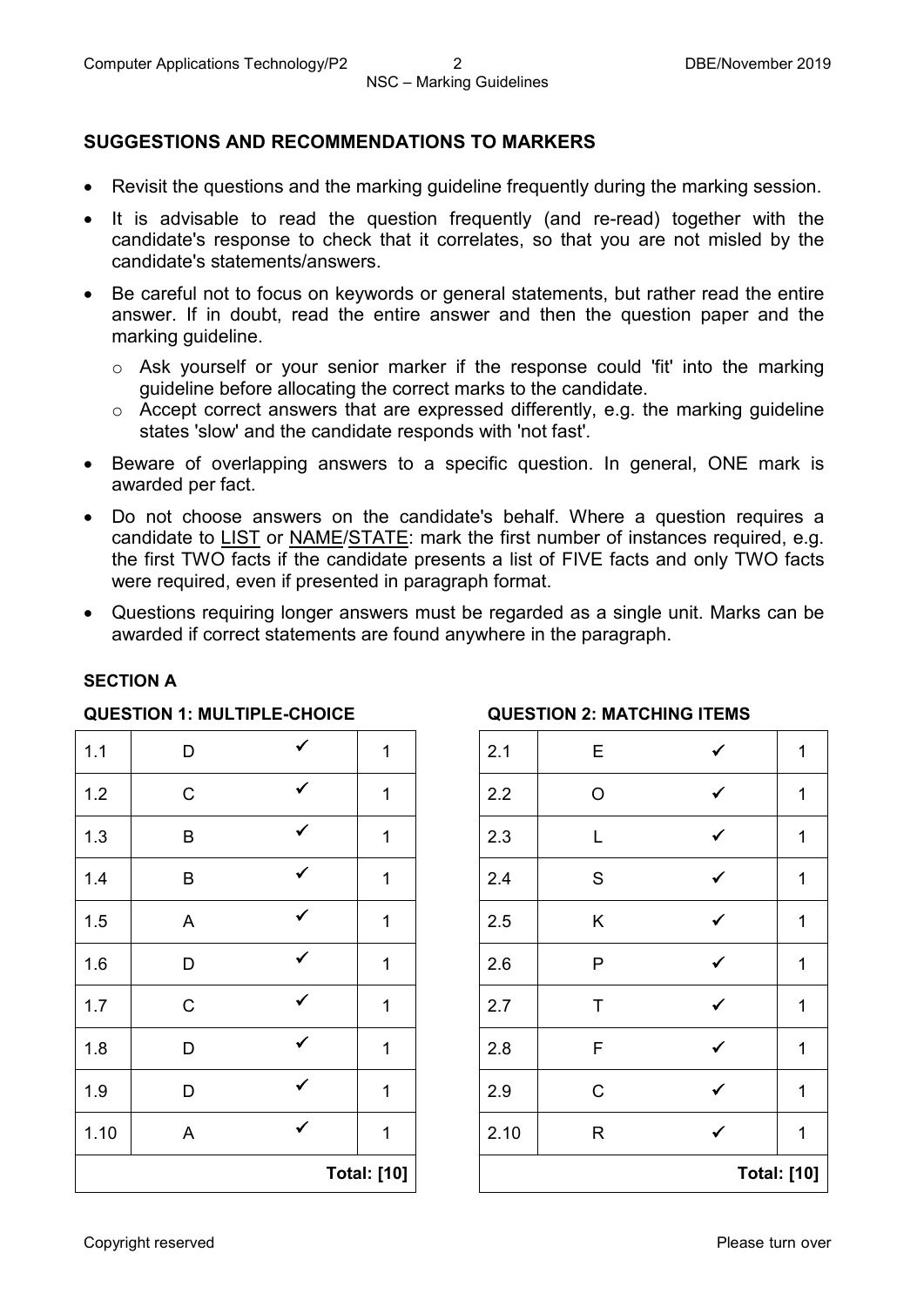### **QUESTION 3: TRUE/FALSE ITEMS**

| (Note to marker: In Question 3.1, 3.3, and 3.4 candidates need to provide both the word 'False'<br>and the correct term, e.g. motherboard, in order to get the mark.) |                              |  |  |  |  |
|-----------------------------------------------------------------------------------------------------------------------------------------------------------------------|------------------------------|--|--|--|--|
| 3.1                                                                                                                                                                   | False, WAN $\checkmark$ /MAN |  |  |  |  |
| 3.2                                                                                                                                                                   | True $\checkmark$            |  |  |  |  |
| ററ                                                                                                                                                                    | Table 4                      |  |  |  |  |

|     |                         | [5] |
|-----|-------------------------|-----|
| 3.5 | True $\checkmark$       |     |
| 3.4 | False, (Disk) Cleanup √ |     |
| 3.3 | False, driver √         |     |

**TOTAL SECTION A: 25**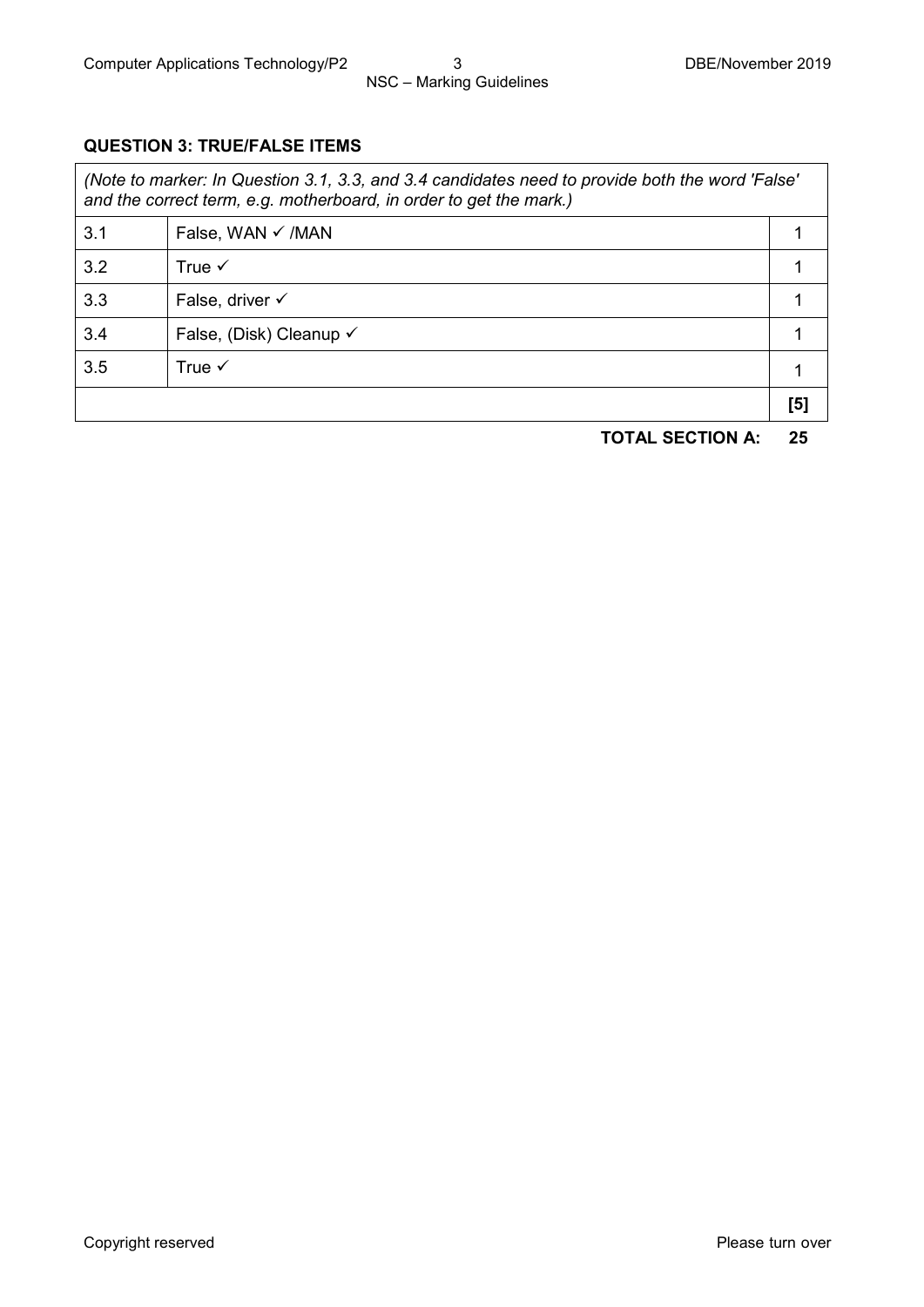### **SECTION B**

#### **QUESTION 4: SYSTEMS TECHNOLOGIES**

| 4.1 | TWO input devices found on a laptop computer                                                                                                                                                                                                              |                |
|-----|-----------------------------------------------------------------------------------------------------------------------------------------------------------------------------------------------------------------------------------------------------------|----------------|
|     | (1)<br>Keyboard/Keypad<br>Touch pad/Track pad<br>(2)<br>Microphone<br>(3)<br>Camera/Webcam<br>(4)<br>(5)<br>Fingerprint scanner<br>Track point/Pointing stick<br>(6)                                                                                      |                |
|     | $\checkmark$ (Any two)                                                                                                                                                                                                                                    | $\overline{2}$ |
| 4.2 | TWO reasons why all text on a touch screen device does not<br>display                                                                                                                                                                                     |                |
|     | (1)<br>On-screen keyboard is blocking the text<br>Font size is too large (zoomed)/Screen size is too small<br>(2)<br>More than one app is opened which takes up screen space<br>(3)<br>Text is scrolled out of view/Auto-rotation is not turned on<br>(4) |                |
|     | $\checkmark$ (Any two)                                                                                                                                                                                                                                    | $\overline{2}$ |
| 4.3 | <b>TWO functions of a UPS</b>                                                                                                                                                                                                                             |                |
|     | Provides temporary backup power during power failures/dips√ to<br>(1)<br>save work                                                                                                                                                                        |                |
|     | Protects the computer from power surges/fluctuations/dips√<br>(2)                                                                                                                                                                                         | $\overline{2}$ |
| 4.4 | TWO reasons for using a data projector instead of a monitor                                                                                                                                                                                               |                |
|     | The display can be used for large groups of people<br>(1)<br>Image size can be varied<br>(2)<br>(3)<br>Can display on a variety of surfaces<br>Data projector is easier to move/carry around (Comparable sizes)<br>(4)                                    |                |
|     | $\checkmark$ (Any two)                                                                                                                                                                                                                                    | $\overline{2}$ |
| 4.5 | <b>TWO advantages of HDMI cables over VGA cables</b>                                                                                                                                                                                                      |                |
|     | Digital signal results in better audio/video quality (higher<br>(1)<br>resolution)/HDMI enables better quality images/display<br>Transmits both audio and video data<br>(2)<br>Faster data transfer<br>(3)                                                |                |
|     | $\checkmark$ (Any two)                                                                                                                                                                                                                                    | 2              |
| 4.6 | TWO reasons why 3D-printers are not commonly used in home<br><b>offices</b>                                                                                                                                                                               |                |
|     | Not multifunction: cannot scan/copy/cannot print on paper<br>(1)<br>Home office users generally do not need to print 3D models<br>(2)<br>Emissions may possibly be toxic (smelly/odour)<br>(3)<br>$\checkmark$ (Any two)                                  | 2              |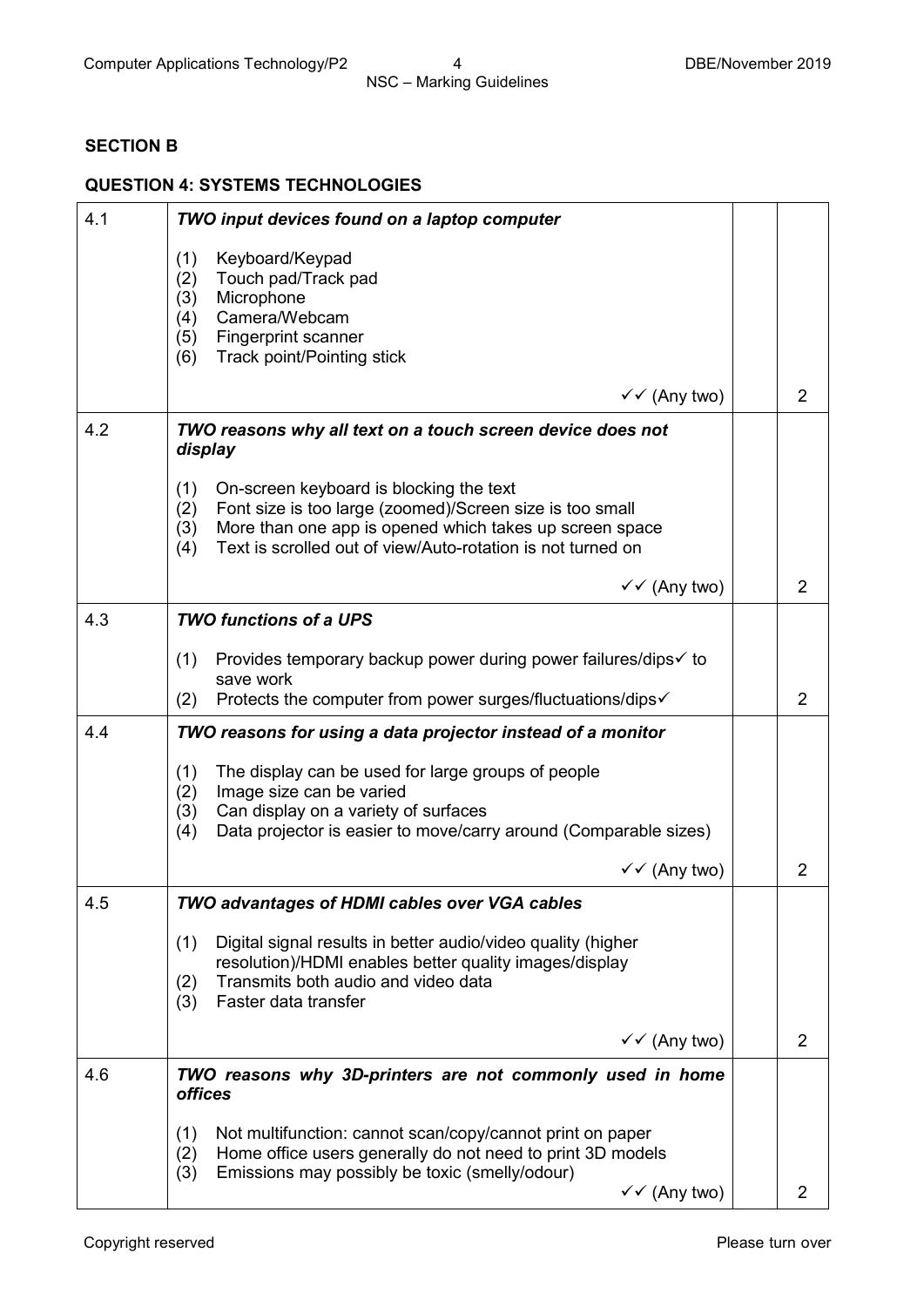| 4.7.1 | ONE reason why 1024x768 does not refer to size of the monitor                                                                                                                                                                                                                                                                                                                                                                                                          |              |                |
|-------|------------------------------------------------------------------------------------------------------------------------------------------------------------------------------------------------------------------------------------------------------------------------------------------------------------------------------------------------------------------------------------------------------------------------------------------------------------------------|--------------|----------------|
|       | 1024x768 refers to the resolution and NOT the physical screen<br>size/display ratio/Screen size is given in inches√                                                                                                                                                                                                                                                                                                                                                    | $\mathbf{1}$ |                |
| 4.7.2 | Term used to describe why software will not work on an earlier<br>version of the OS                                                                                                                                                                                                                                                                                                                                                                                    |              |                |
|       | Compatibility√                                                                                                                                                                                                                                                                                                                                                                                                                                                         | 1            | $\overline{2}$ |
| 4.8   | TWO reasons for purchasing an office suite rather than<br>applications by various software developers                                                                                                                                                                                                                                                                                                                                                                  |              |                |
|       | Office suite/Applications will have a similar GUI/environment<br>(1)<br>Easy to share data between applications/Integration of data<br>(2)<br>All applications are available from a single installation<br>(3)<br>Only single update required for all applications<br>(4)<br>$\checkmark$ (Any two)                                                                                                                                                                    |              | $\overline{2}$ |
| 4.9   | TWO causes for an application to stop responding                                                                                                                                                                                                                                                                                                                                                                                                                       |              |                |
|       | Lack of system resources, e.g. Not enough RAM to run<br>(1)<br>application/Lack of disk access/Too many applications running in<br>the background/Application is in the process of updating<br>Lack of network access/connectivity<br>(2)<br>Hardware malfunction, e.g. faulty RAM, CPU overheating, etc.<br>(3)<br>Corruption of the software/Faulty software/Software bug<br>(4)<br>Malware, e.g. Virus infection, Hacking software<br>(5)<br>$\checkmark$ (Any two) |              |                |
|       | (Note to marker: Allocate two marks if the candidate gives two valid<br>points in the same bullet, e.g. Faulty RAM and faulty CPU.)                                                                                                                                                                                                                                                                                                                                    |              | $\overline{2}$ |
| 4.10  | TWO reasons why a picture becomes blurred or is unclear                                                                                                                                                                                                                                                                                                                                                                                                                |              |                |
|       | The picture size was increased/Pixilation<br>(1)<br>(2)<br>It was saved at a lower resolution<br>It was saved in a different file format<br>(3)<br>Aspect ratio was changed<br>(4)<br>Sharpness/Softness/Contrast of the picture was adjusted<br>(5)<br>Graphic effects were applied<br>(6)<br>$\checkmark$ (Any two)                                                                                                                                                  |              | 2              |
| 4.11  | How convergence contributes to green computing                                                                                                                                                                                                                                                                                                                                                                                                                         |              |                |
|       | Fewer devices means:<br>fewer resources/materials being used (in the manufacturing<br>(1)<br>process)<br>less going to landfills/less e-waste<br>(2)<br>fewer emissions (e.g. in manufacturing/transport)<br>(3)<br>less power/electricity being consumed<br>(4)<br>$\checkmark$ (Any two)                                                                                                                                                                             |              | $\overline{2}$ |
|       |                                                                                                                                                                                                                                                                                                                                                                                                                                                                        |              |                |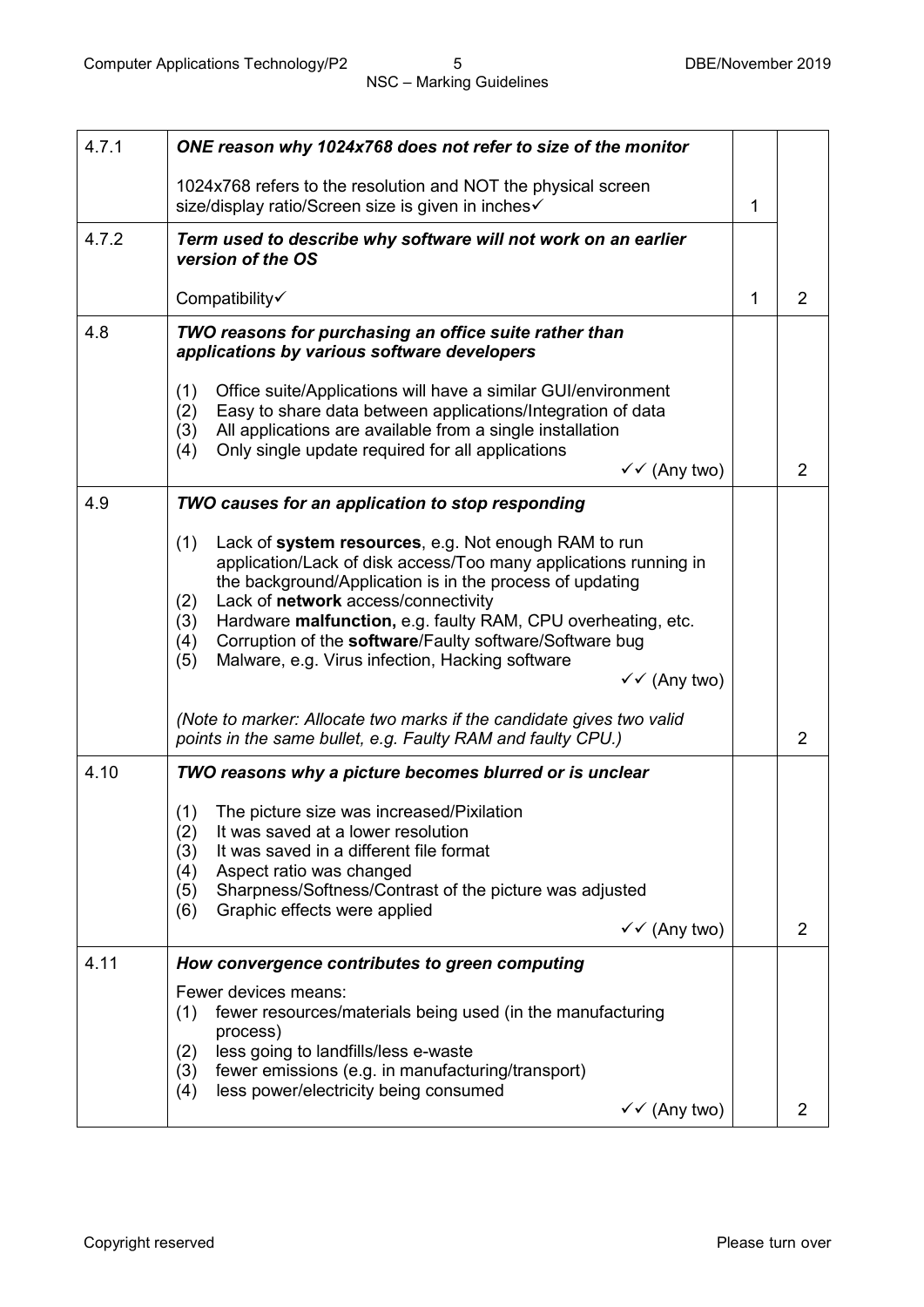| 4.12.1 | Term for analogue broadcast changed to digital broadcast                                                                                                                                                                                                                                                                                                                                                |   |      |
|--------|---------------------------------------------------------------------------------------------------------------------------------------------------------------------------------------------------------------------------------------------------------------------------------------------------------------------------------------------------------------------------------------------------------|---|------|
|        | (Digital) migration $\checkmark$                                                                                                                                                                                                                                                                                                                                                                        |   |      |
| 4.12.2 | TWO advantages of digital broadcasting technology for the viewer                                                                                                                                                                                                                                                                                                                                        |   |      |
|        | Sharper picture/video/higher resolution/Support HD devices<br>(1)<br>Streaming/video on demand<br>(2)<br>Better quality sound<br>(3)<br>More television channels available<br>(4)<br>(5)<br>Music/Radio channels also available<br>(6)<br>The availability of other services, e.g. optional<br>languages/subtitles/parental lock, etc.<br>Electronic programming guide<br>(7)<br>$\checkmark$ (Any two) | 2 | 3    |
|        |                                                                                                                                                                                                                                                                                                                                                                                                         |   | [25] |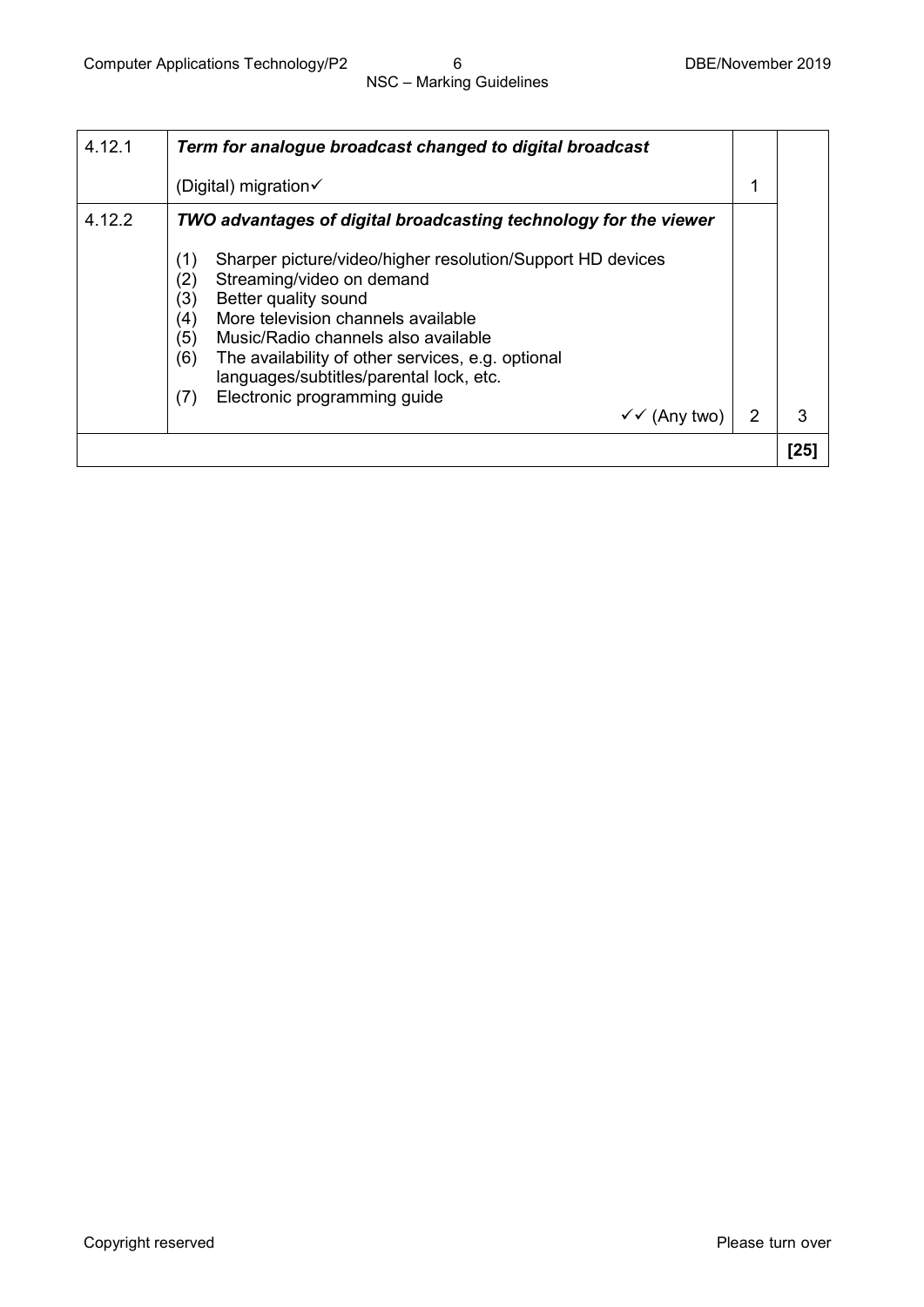## **QUESTION 5: INTERNET AND NETWORK TECHNOLOGIES**

| 5.1   | TWO advantages of networked computers over stand-alone<br>computers                                                                                                                                                                                                                                                                                                                                                            |   |                |
|-------|--------------------------------------------------------------------------------------------------------------------------------------------------------------------------------------------------------------------------------------------------------------------------------------------------------------------------------------------------------------------------------------------------------------------------------|---|----------------|
|       | (1)<br>Sharing of hardware<br>Installing/Sharing of applications<br>(2)<br>Sharing of documents/files<br>(3)<br>Enables communication between computers<br>(4)<br>Centralised/Improved security is possible<br>(5)<br>Updates can be shared/centralised<br>(6)<br>Device management<br>(7)<br>Sharing of internet connectivity<br>(8)<br>Backups can be centralised<br>(9)<br>(10) Centralised data                            |   |                |
|       | $\checkmark$ (Any two)                                                                                                                                                                                                                                                                                                                                                                                                         |   | $\overline{2}$ |
| 5.2.1 | Port to connect computer to a wired network                                                                                                                                                                                                                                                                                                                                                                                    |   |                |
|       | Port A/Ethernet port√                                                                                                                                                                                                                                                                                                                                                                                                          |   |                |
|       | (Note to marker: Accept Port B together with a motivation, e.g. adaptor.)                                                                                                                                                                                                                                                                                                                                                      | 1 |                |
| 5.2.2 | Way to connect to a wireless network                                                                                                                                                                                                                                                                                                                                                                                           |   |                |
|       | (Wireless) dongle√ in Port B                                                                                                                                                                                                                                                                                                                                                                                                   |   |                |
|       | <b>OR</b>                                                                                                                                                                                                                                                                                                                                                                                                                      |   |                |
|       | Router/modem in Port A/B                                                                                                                                                                                                                                                                                                                                                                                                       |   |                |
|       | (Note to marker: Do not accept Port A or B only.)                                                                                                                                                                                                                                                                                                                                                                              | 1 | $\overline{2}$ |
| 5.3   | Type of connection that uses light for data transmission                                                                                                                                                                                                                                                                                                                                                                       |   |                |
|       | Fibre√ /Li-Fi                                                                                                                                                                                                                                                                                                                                                                                                                  |   | 1              |
| 5.4   | ONE solution for users to log on to a LAN                                                                                                                                                                                                                                                                                                                                                                                      |   |                |
|       | (1) Switch the server/switch on<br>(2) Refresh the user accounts/Restart the server/computer/<br>switch/Create new user accounts/Roll back the server to previous<br>settings<br>(3) Plug the network cable in<br>(4) Faulty hardware: Replace the damaged network cable/Switch/Port<br>(5) Review user permissions (NOT passwords)/firewall/timed access<br>(6) Clean virus infection on the server<br>$\checkmark$ (Any one) |   | 1              |
| 5.5   | ONE reason why buffering occurs while streaming a video                                                                                                                                                                                                                                                                                                                                                                        |   |                |
|       | There is not enough bandwidth/High internet traffic<br>(1)<br>ISP throttled your connection<br>(2)<br>Problems with the streaming server<br>(3)<br>Poor signal strength/Connection was interrupted<br>(4)                                                                                                                                                                                                                      |   |                |
|       | $\checkmark$ (Any one)                                                                                                                                                                                                                                                                                                                                                                                                         |   | 1              |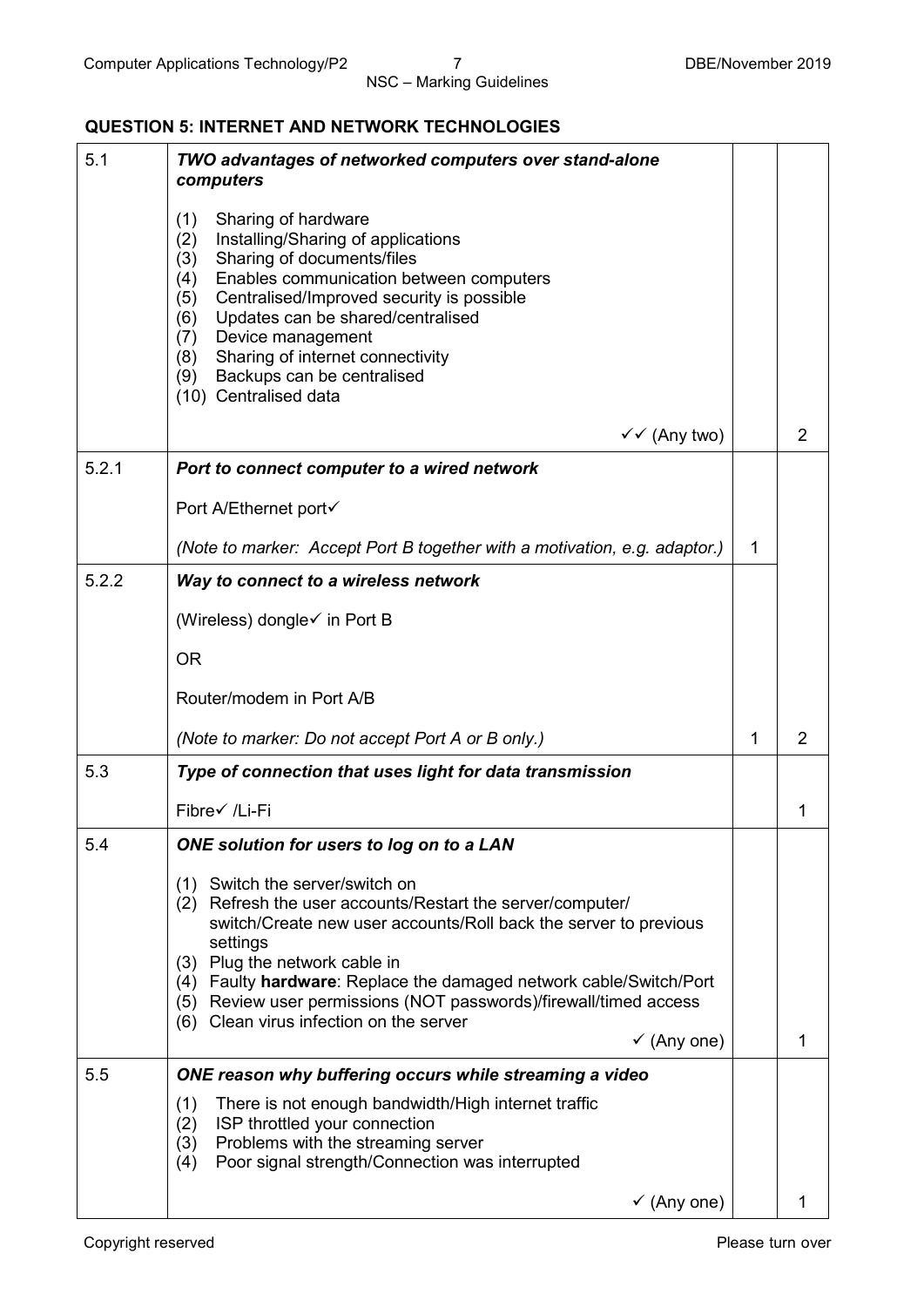| 5.6  | Purpose of a home page setting in a browser                                                                                                                                                                                                                                                                                                                                                                                                                                                    |                |
|------|------------------------------------------------------------------------------------------------------------------------------------------------------------------------------------------------------------------------------------------------------------------------------------------------------------------------------------------------------------------------------------------------------------------------------------------------------------------------------------------------|----------------|
|      | Automatically loads a (favourite) web page every time the browser is<br>started√/Acts as an indirect bookmark                                                                                                                                                                                                                                                                                                                                                                                  | 1              |
| 5.7  | TWO outcomes from clicking on a website hyperlink                                                                                                                                                                                                                                                                                                                                                                                                                                              |                |
|      | (1)<br>(Automatically) directs a user to other pages/sections of the<br>website/other websites<br>Opens the e-mail interface<br>(2)<br>Can initiate/trigger file downloads/link to multimedia files<br>(3)<br>Could result in a dialog box, e.g. Error message<br>(4)                                                                                                                                                                                                                          |                |
|      | $\checkmark$ (Any two)                                                                                                                                                                                                                                                                                                                                                                                                                                                                         | $\overline{2}$ |
| 5.8  | TWO ways to ensure privacy on social media: Facebook/<br><b>WhatsApp</b><br>(1)<br>Ensure that only authorised people can see the posts/<br>content/Use privacy settings<br>Disable cookies<br>(2)<br>Disable/Restrict access to 3rd party apps/Disable sharing of data<br>(3)<br>with social network service provider, if possible<br>Block users that you do not want to communicate with<br>(4)<br>Hide/Do not share personal details<br>(5)<br>Disable the 'share location' feature<br>(6) |                |
|      | $\checkmark$ (Any two)                                                                                                                                                                                                                                                                                                                                                                                                                                                                         | $\overline{2}$ |
| 5.9  | <b>TWO limitations of e-commerce</b>                                                                                                                                                                                                                                                                                                                                                                                                                                                           |                |
|      | (1)<br>Items cannot be tried out before purchase<br>Requires some form of banking account/Usually cannot transact in<br>(2)<br>cash<br>Not all services can be purchased through online stores, e.g.<br>(3)<br>haircut, medical visits, etc.<br>Relies on internet connectivity<br>(4)<br>Digital skills<br>(5)<br>Warranty claims can be difficult<br>(6)<br>Can be impersonal<br>(7)<br>May be exposed to fraud/scams<br>(8)<br>Possible delay in delivery<br>(9)                            |                |
|      | $\checkmark$ (Any two)                                                                                                                                                                                                                                                                                                                                                                                                                                                                         | $\overline{2}$ |
| 5.10 | Technology used to secure data                                                                                                                                                                                                                                                                                                                                                                                                                                                                 |                |
|      | Encryption√ /SSL/TLS                                                                                                                                                                                                                                                                                                                                                                                                                                                                           | 1              |
|      |                                                                                                                                                                                                                                                                                                                                                                                                                                                                                                | $[15]$         |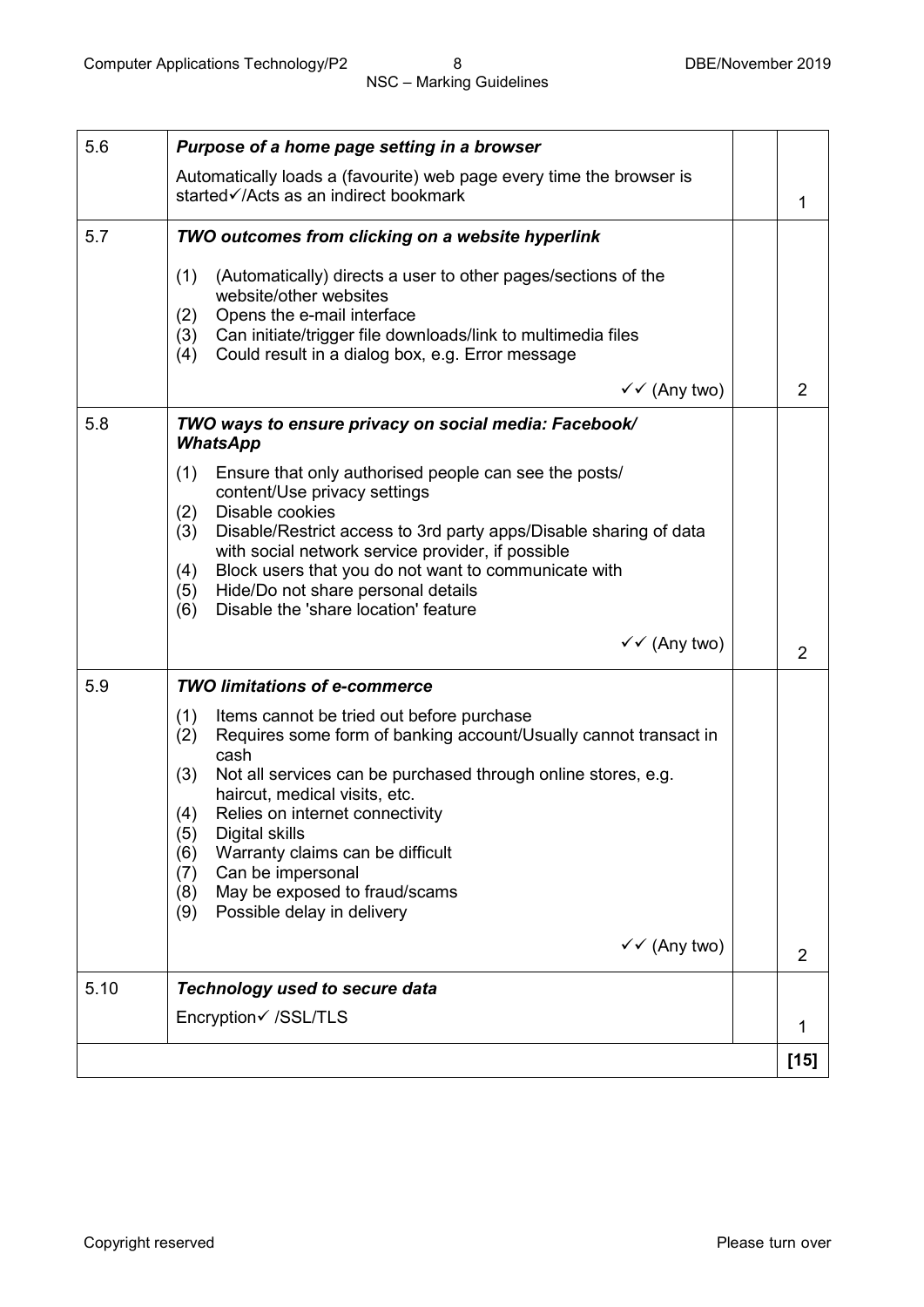## **QUESTION 6: INFORMATION MANAGEMENT**

| 6.1.1 | <b>Purpose of an abstract</b>                                                                                                                                                                                                                                                                                                                                                                                                                                                                              |   |                |
|-------|------------------------------------------------------------------------------------------------------------------------------------------------------------------------------------------------------------------------------------------------------------------------------------------------------------------------------------------------------------------------------------------------------------------------------------------------------------------------------------------------------------|---|----------------|
|       | A brief summary/overview/outline of the report                                                                                                                                                                                                                                                                                                                                                                                                                                                             | 1 |                |
| 6.1.2 | <b>Purpose of an introduction</b>                                                                                                                                                                                                                                                                                                                                                                                                                                                                          |   |                |
|       | To give a (description of the) purpose of the report<br>(1)<br>To give background information about the topic<br>(2)<br>To give a brief idea of what the researcher did/research process<br>(3)<br>was to solve the problem                                                                                                                                                                                                                                                                                |   |                |
|       | $\checkmark$ (Any one)                                                                                                                                                                                                                                                                                                                                                                                                                                                                                     |   |                |
|       | (Note to marker: Do not accept 'target audience'.)                                                                                                                                                                                                                                                                                                                                                                                                                                                         | 1 | 2              |
| 6.2   | TWO reasons for information not being suitable                                                                                                                                                                                                                                                                                                                                                                                                                                                             |   |                |
|       | (1)<br>The author is not an authority on the topic/Cannot obtain<br>bibliographical information<br>The information is too old<br>(2)<br>Information in the document was found to be plagiarised<br>(3)<br>(4)<br>The information is biased<br>(5)<br>The information is contradictory<br>Information cannot be cross-referenced<br>(6)<br>The information is very limited and does not adequately cover the<br>(7)<br>topic                                                                                |   |                |
|       | $\checkmark$ (Any two)                                                                                                                                                                                                                                                                                                                                                                                                                                                                                     |   | $\overline{2}$ |
| 6.3.1 | ONE limitation of closed questions in a questionnaire                                                                                                                                                                                                                                                                                                                                                                                                                                                      |   |                |
|       | (1)<br>Limited options may lead to skewed data<br>Options may be biased towards a point of view<br>(2)<br>Respondent may want to give an answer not in the list/Limits<br>(3)<br>possible responses that could be given by the respondent<br>No indications of whether the respondent understood the questions<br>(4)                                                                                                                                                                                      |   |                |
|       | $\checkmark$ (Any one)                                                                                                                                                                                                                                                                                                                                                                                                                                                                                     | 1 |                |
| 6.3.2 | TWO benefits for a researcher when closed questions are<br>answered electronically                                                                                                                                                                                                                                                                                                                                                                                                                         |   |                |
|       | Easier to process/analyse responses in a graph/spreadsheet/<br>(1)<br>database<br>The creation of graphs can be automated<br>(2)<br>Can read all responses/Bad handwriting is not an issue/Do not<br>(3)<br>have to retype the responses/Fewer errors in data<br>Data capturing can be automated<br>(4)<br>Easy to share data with others/publish dataset<br>(5)<br>Data validation of responses can be done<br>(6)<br>Possible response times are quicker<br>(7)<br>Higher return rate is possible<br>(8) |   |                |
|       | $\checkmark$ (Any two)                                                                                                                                                                                                                                                                                                                                                                                                                                                                                     | 2 | 3              |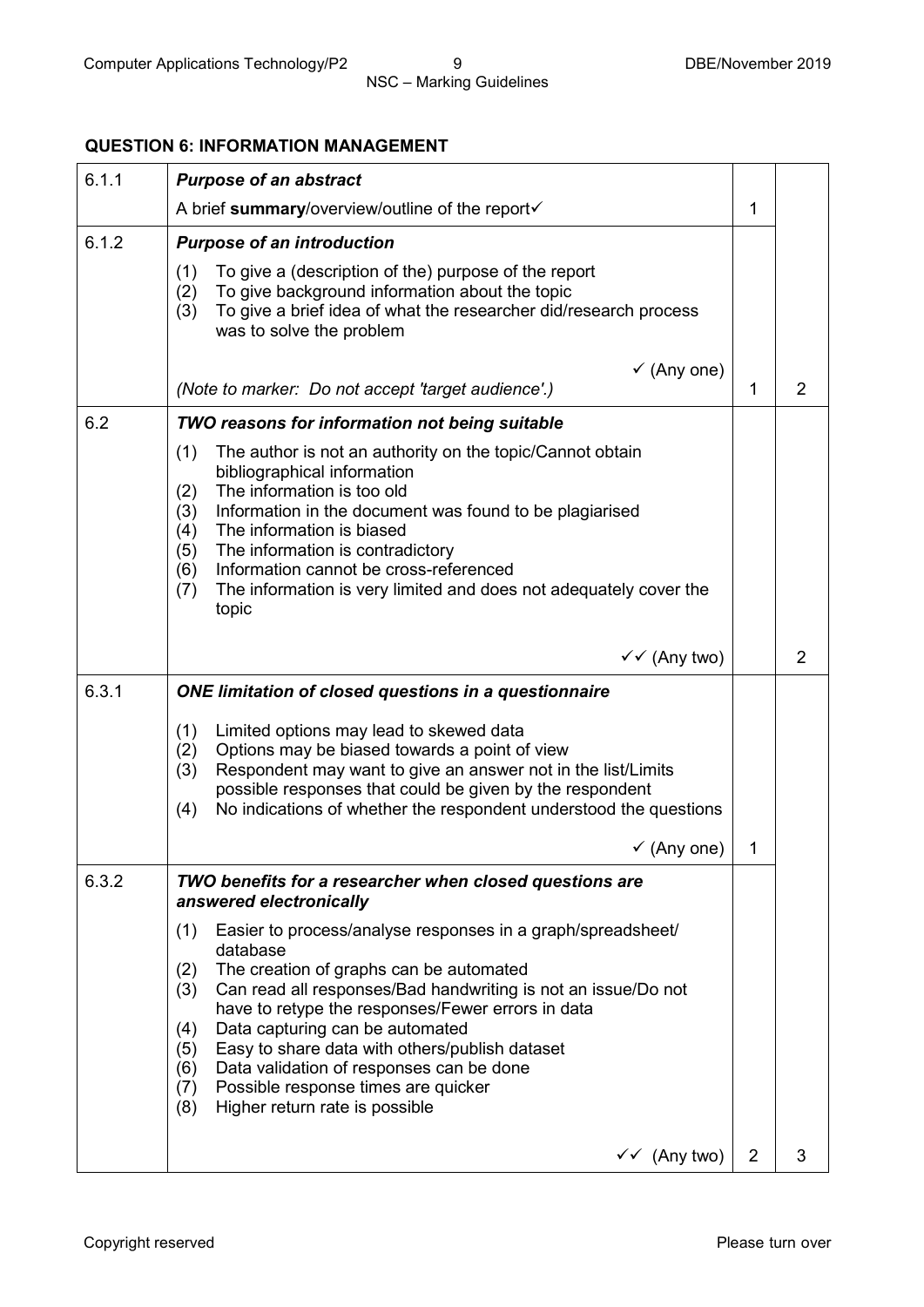| 0   |                                                                                                                                                                                                                                                                                                                                                                                                                                                                                                                                                         |      |
|-----|---------------------------------------------------------------------------------------------------------------------------------------------------------------------------------------------------------------------------------------------------------------------------------------------------------------------------------------------------------------------------------------------------------------------------------------------------------------------------------------------------------------------------------------------------------|------|
| 6.4 | THREE reasons why the graph is difficult to interpret                                                                                                                                                                                                                                                                                                                                                                                                                                                                                                   |      |
|     | The title obscures the content of the graph/The title may make it<br>(1)<br>difficult to see detail/interpret the graph<br>The graph shows a big difference in the bars but values are very<br>(2)<br>close<br>(3)<br>The combined percentages go well beyond 100%/It is not obvious<br>that the graph displays parts of a whole/A pie chart would be more<br>suitable<br>The Y-axis starts at 80% rather than 0%/Incorrect upper and lower<br>(4)<br>limits of the Y-axis<br>The legend has a meaningless label<br>(5)<br>Axes are not labelled<br>(6) |      |
|     | $\sqrt{\sqrt{}}$ (Any three)                                                                                                                                                                                                                                                                                                                                                                                                                                                                                                                            | 3    |
|     |                                                                                                                                                                                                                                                                                                                                                                                                                                                                                                                                                         | [10] |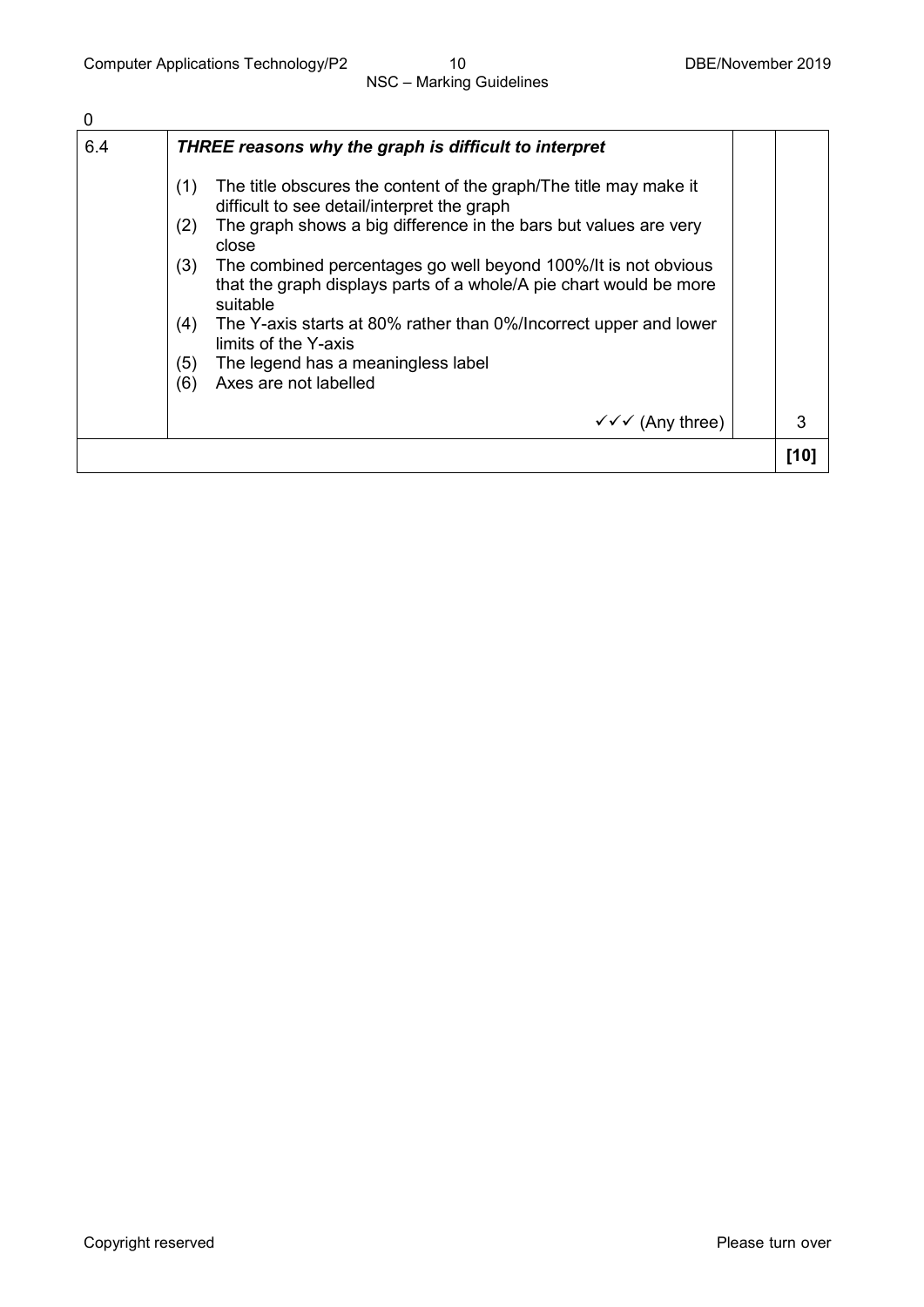## **QUESTION 7: SOCIAL IMPLICATIONS**

| 7.1.1 | TWO activities on the internet that could lead to addiction                                                                                                                                                                                                                                                                                                                                                                                                       |                |                |
|-------|-------------------------------------------------------------------------------------------------------------------------------------------------------------------------------------------------------------------------------------------------------------------------------------------------------------------------------------------------------------------------------------------------------------------------------------------------------------------|----------------|----------------|
|       | (1)<br>Social networking/Constantly checking messages<br>Checking profiles of others<br>(2)<br>(3)<br>(Online) gaming<br>Watching inappropriate content/pornography<br>(4)<br>(Online) shopping/(online) auctions<br>(5)<br>Watching (online) videos<br>(6)<br>(Online) dating<br>(7)<br>(Online) gambling<br>(8)                                                                                                                                                 |                |                |
|       | $\checkmark$ (Any two)                                                                                                                                                                                                                                                                                                                                                                                                                                            | 2              |                |
| 7.1.2 | <b>TWO warning signs of internet addiction</b>                                                                                                                                                                                                                                                                                                                                                                                                                    |                |                |
|       | Withdrawal from/Dislike of social activities/Isolation<br>(1)<br><b>Obsessed</b> with their internet activities/Spend all their time at the<br>(2)<br>computer/Constant need for data<br>Mental health issues/Depression/Anxiety/Aggression/Withdrawal<br>(3)<br>Physical symptoms: Repetitive stress injuries/Carpal Tunnel<br>(4)<br>Syndrome/Headaches/Fatigue<br>Secretive behaviour with computing devices<br>(5)<br>Truancy/Absence from school/work<br>(6) |                |                |
|       | $\checkmark$ (Any two)                                                                                                                                                                                                                                                                                                                                                                                                                                            |                |                |
|       | (Note to marker: Allocate two marks even if candidate lists two points<br>from the same bullet.)                                                                                                                                                                                                                                                                                                                                                                  | $\overline{2}$ | 4              |
| 7.2   | TWO potential ethical problems of companies accessing big data                                                                                                                                                                                                                                                                                                                                                                                                    |                |                |
|       | Breach of privacy: Use of data for certain purposes/tasks without<br>(1)<br>permission, e.g. selling people's data profiles to third parties for<br>marketing<br>Use of personal data to target/tempt specific people into making<br>(2)<br>unnecessary purchases<br>(3)<br>Companies may exploit data/Unfair bias becomes the accepted<br>norm<br>Lack of security controls/Open to cyber-attacks<br>(4)                                                         |                |                |
|       | $\checkmark$ (Any two)                                                                                                                                                                                                                                                                                                                                                                                                                                            |                | $\overline{2}$ |
| 7.3   | ONE way law enforcement authorities could trace cyber criminals                                                                                                                                                                                                                                                                                                                                                                                                   |                |                |
|       | Track/Trace/Check on the internet activities of users, e.g. visiting<br>(1)<br>questionable sites, posting offensive comments, etc.<br>Internet activities leave behind data (breadcrumbs/History/cookies)<br>(2)<br>that can be traced<br>Profile users based on their internet activities<br>(3)<br>Information provided by victims<br>(4)                                                                                                                      |                |                |
|       | $\checkmark$ (Any one)                                                                                                                                                                                                                                                                                                                                                                                                                                            |                |                |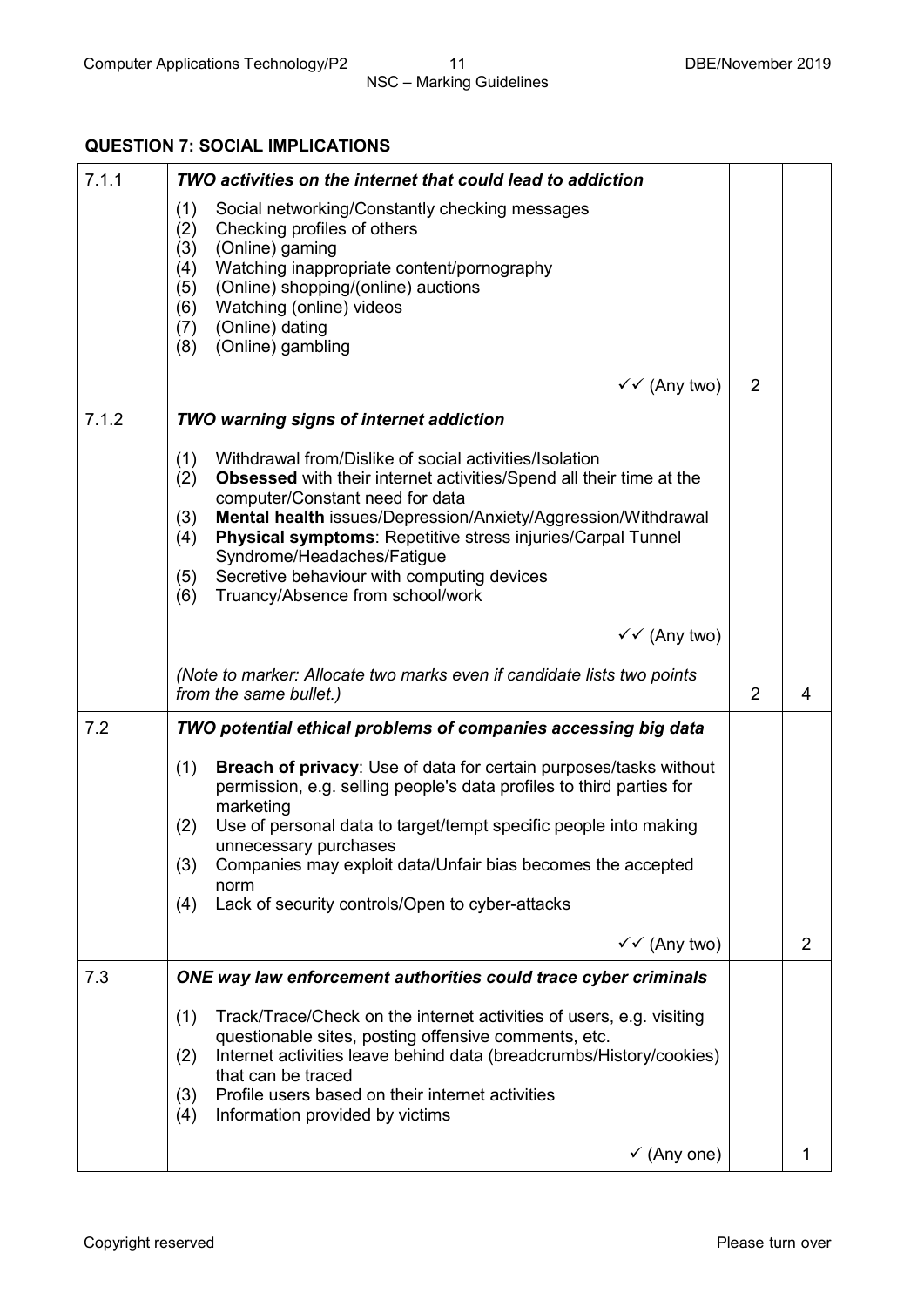| 7.4 | ONE way in which social media is able to influence public opinion                                                                                                                                                                                                                                                                       |      |
|-----|-----------------------------------------------------------------------------------------------------------------------------------------------------------------------------------------------------------------------------------------------------------------------------------------------------------------------------------------|------|
|     | Posts (opinions) made by influencers/celebrities/authorities/companies<br>on social media manipulate/could influence public opinion/behaviour<br>both positively or negatively ✓                                                                                                                                                        |      |
|     | (Note to marker: Accept any realistic response related to the influence<br>of social media, e.g. Fake news, trending posts/comments, etc.)                                                                                                                                                                                              |      |
| 7.5 | TWO negative effects of software piracy for creators<br>(1) Software manufacturers lose revenue/Loss of sales<br>(2) Discourages the creation of new software/Can affect the quality of<br>new software developed<br>(3) Possible job losses<br>(4) Reputational damage because users are unaware of malware in the<br>pirated software |      |
|     | $\checkmark$ (Any two)                                                                                                                                                                                                                                                                                                                  | 2    |
|     |                                                                                                                                                                                                                                                                                                                                         | [10] |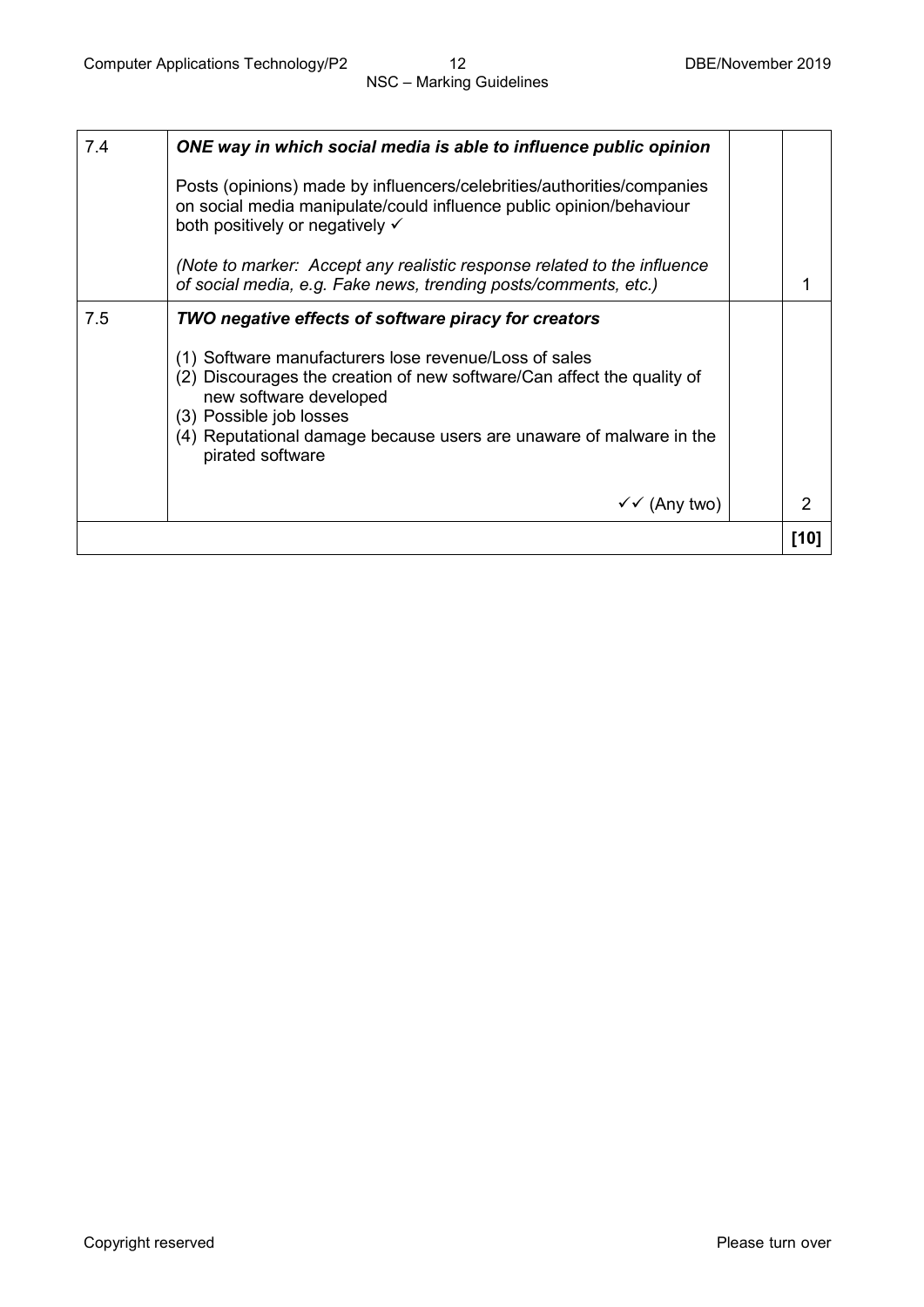## **QUESTION 8: SOLUTION DEVELOPMENT**

| 8.1   | ONE benefit of using styles for headings in a long WP document                                                                                                                                                                                                                                                                                                                                                                                                                     |              |                |
|-------|------------------------------------------------------------------------------------------------------------------------------------------------------------------------------------------------------------------------------------------------------------------------------------------------------------------------------------------------------------------------------------------------------------------------------------------------------------------------------------|--------------|----------------|
|       | Easy to create a table of contents/Enables the use of automatic<br>(1)<br>table of contents<br>Consistent format of headings/Professional layout of document<br>(2)<br>Easy to modify/update multiple headings at the same time<br>(3)                                                                                                                                                                                                                                             |              |                |
|       | $\checkmark$ (Any one)                                                                                                                                                                                                                                                                                                                                                                                                                                                             |              |                |
|       | (Note to marker: Only accept time saving when motivated.)                                                                                                                                                                                                                                                                                                                                                                                                                          |              | 1              |
| 8.2   | TWO reasons for using sections breaks                                                                                                                                                                                                                                                                                                                                                                                                                                              |              |                |
|       | (1)<br>Different headers and footers can be applied to a document<br>Different page numbering can be applied in one document<br>(2)<br>(3)<br>Watermarks can be inserted on only some pages in one document<br>Various page settings, e.g. page orientations/paper<br>(4)<br>sizes/margins/borders can be applied to one document<br>Various column layouts can be applied to one document<br>(5)<br>Different vertical alignment options can be applied in one<br>(6)<br>document |              |                |
|       | $\checkmark$ (Any two)                                                                                                                                                                                                                                                                                                                                                                                                                                                             |              | $\overline{2}$ |
| 8.3   | TWO word processing features used by a reviewer                                                                                                                                                                                                                                                                                                                                                                                                                                    |              |                |
|       | Tracking/Track changes/Markup<br>(1)<br>Comments<br>(2)<br>Use highlighting/use different colour fonts/strikethrough to indicate<br>(3)<br>suggested changes                                                                                                                                                                                                                                                                                                                       |              | $\overline{2}$ |
| 8.4.1 | ONE reason for the display of non-printing symbols                                                                                                                                                                                                                                                                                                                                                                                                                                 |              |                |
|       | Show/Hide feature is activated/Show formatting, e.g. spaces, tabs,<br>etc.                                                                                                                                                                                                                                                                                                                                                                                                         | 1            |                |
| 8.4.2 | Reason why there is no bullet next to 'Shelter'                                                                                                                                                                                                                                                                                                                                                                                                                                    |              |                |
|       | Soft return/enter was used/Pressed Shift+Enter/Did not press the Enter<br>key on its own/It is part of the bulleted text $\checkmark$                                                                                                                                                                                                                                                                                                                                              | $\mathbf{1}$ | 2              |
| 8.5   | How to use Page Break Preview in a spreadsheet                                                                                                                                                                                                                                                                                                                                                                                                                                     |              |                |
|       | Drag the (blue) page break $\checkmark$ with the mouse to customise the printable<br>area                                                                                                                                                                                                                                                                                                                                                                                          |              | 1              |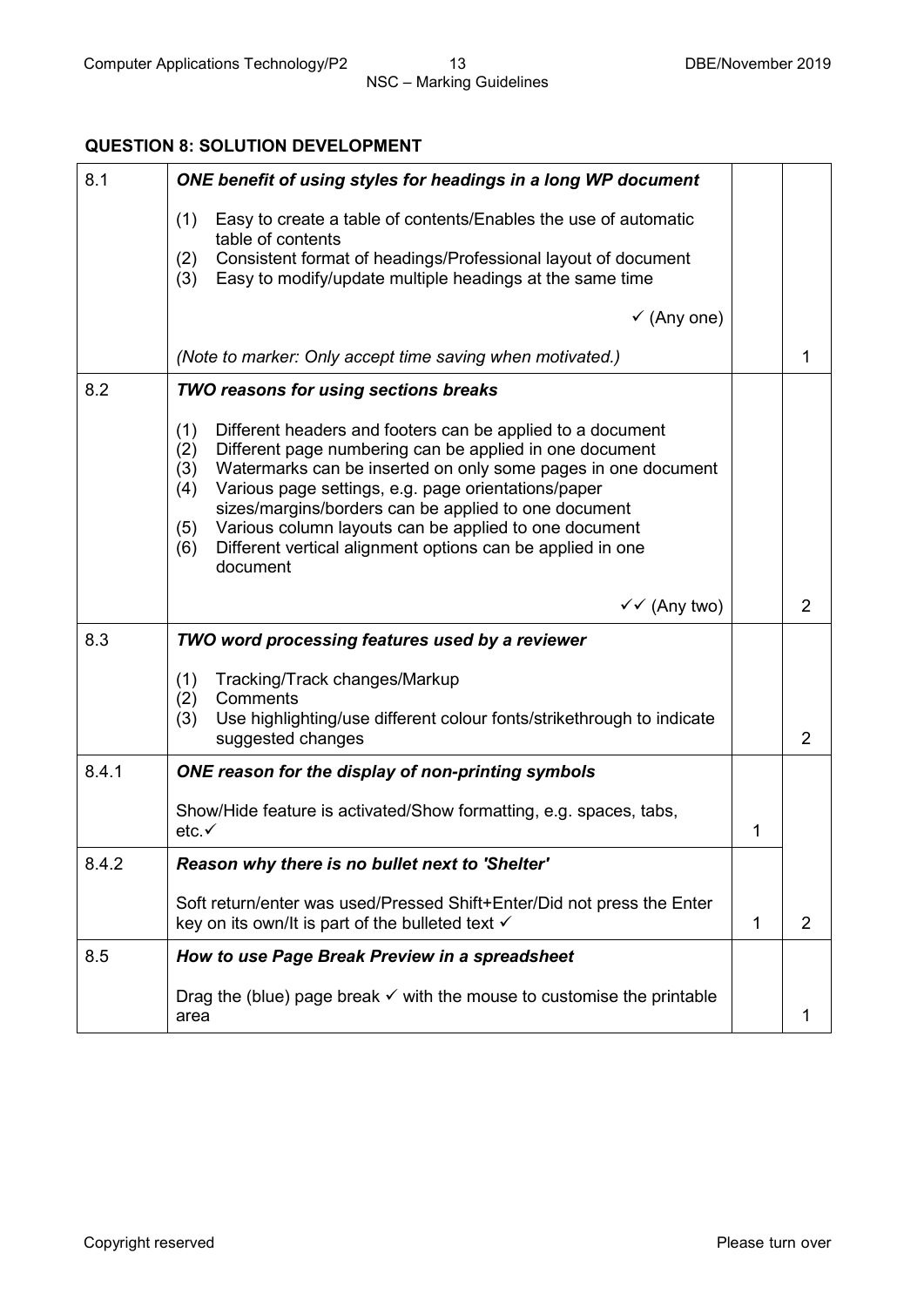| 8.6  | Purpose of the exclamation mark in a spreadsheet                                                                                                                                                                                                                                                                       |                |
|------|------------------------------------------------------------------------------------------------------------------------------------------------------------------------------------------------------------------------------------------------------------------------------------------------------------------------|----------------|
|      | Exclamation mark indicates a reference to another sheet/workbook/The<br>cell A1 is in the 'data' worksheet√                                                                                                                                                                                                            | $\mathbf{1}$   |
| 8.7  | Cell format of a time answer in a spreadsheet                                                                                                                                                                                                                                                                          |                |
|      | General/Number√                                                                                                                                                                                                                                                                                                        | 1              |
| 8.8  | TWO mistakes in a formula preventing correct autofill                                                                                                                                                                                                                                                                  |                |
|      | (1)<br>The reference to cell A2 should not be an absolute reference/The<br>row reference cell A2 should not be an absolute cell reference/It<br>should be A2 or \$A2√<br>There should be absolute cell referencing (\$) in cell E1/Cell E1<br>(2)<br>should be a complete absolute cell reference/It should be \$E\$1√ |                |
|      | (Note to marker: Allocate one mark for reference to absolute cell<br>referencing without specifying the cells.)                                                                                                                                                                                                        | $\overline{2}$ |
| 8.9  | Purpose of square brackets in a database calculation                                                                                                                                                                                                                                                                   |                |
|      | Square brackets reference a field (name) $\checkmark$ or a table                                                                                                                                                                                                                                                       |                |
|      | (Note to marker: Accept reference to extract a value from a column.<br>Do not accept 'Column heading' per se.)                                                                                                                                                                                                         | $\mathbf{1}$   |
| 8.10 | Effect of moving = Count(*) from DB group footer to report footer                                                                                                                                                                                                                                                      |                |
|      | The function will count all the values $\checkmark$ of all the records in the<br>table/report instead of just the values of a group/It results in only one<br>answer at the end of the report                                                                                                                          | 1              |
| 8.11 | Tag for text to appear on the web browser tab                                                                                                                                                                                                                                                                          |                |
|      | Move the text 'December Holidays' to between the title tags√                                                                                                                                                                                                                                                           |                |
|      | (Note to marker: Accept <title> December holidays </title> .)                                                                                                                                                                                                                                                          | 1              |
|      |                                                                                                                                                                                                                                                                                                                        | $[15]$         |
|      |                                                                                                                                                                                                                                                                                                                        |                |

**TOTAL SECTION B: 75**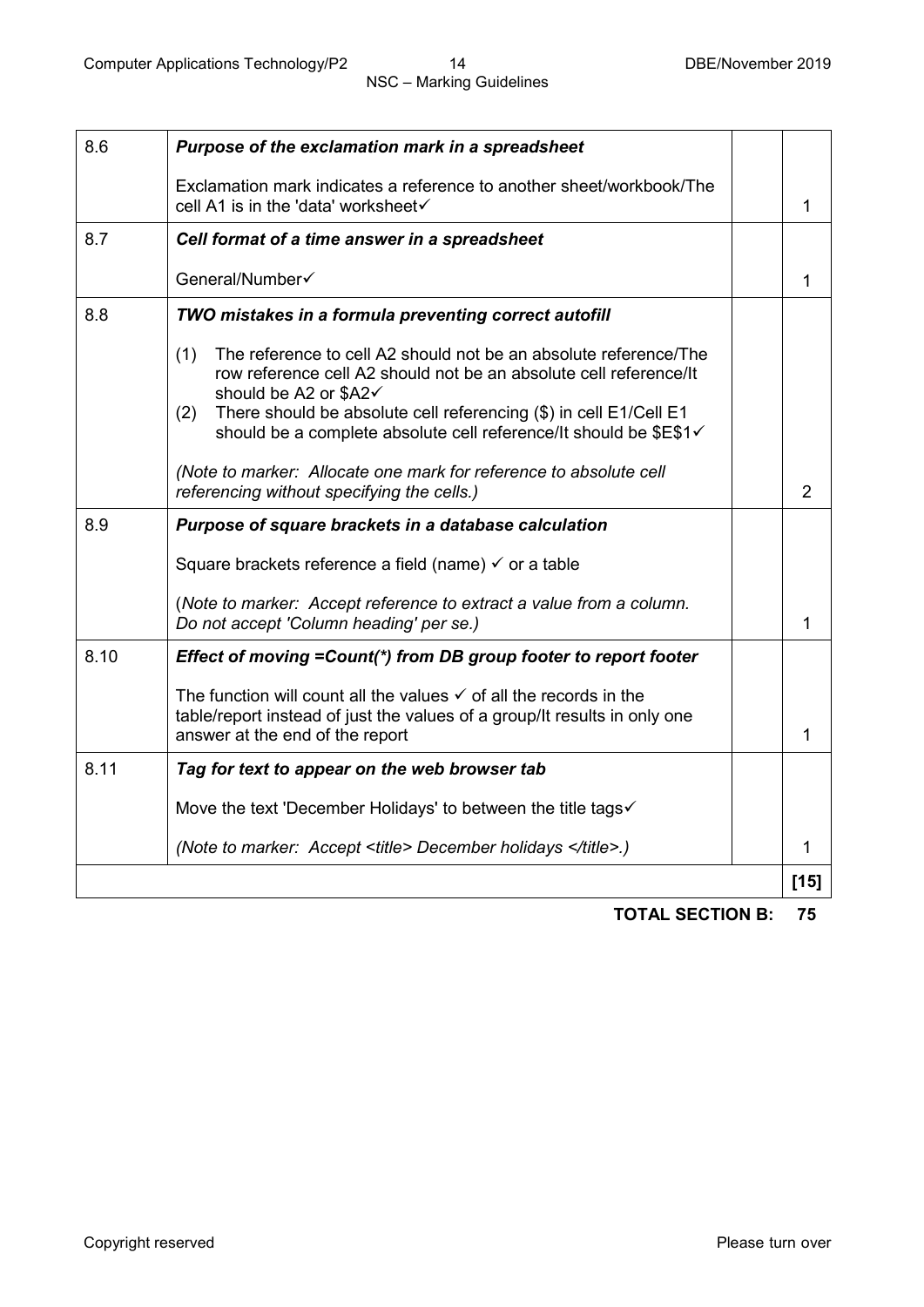## **SECTION C**

## **QUESTION 9: INTEGRATED SCENARIO**

| 9.1.1 | <b>Speed of the faster CPU</b>                                                                                                                                             |                |  |
|-------|----------------------------------------------------------------------------------------------------------------------------------------------------------------------------|----------------|--|
|       | $2.4$ GHz $\checkmark$                                                                                                                                                     | 1              |  |
| 9.1.2 | ONE reason for the tablet being more suitable for outdoor use                                                                                                              |                |  |
|       | (1)<br>A tablet is portable/Not dependent on external power source<br>The tablet is LTE/4G/Wi-Fi enabled<br>(2)<br>Can be easily tilted/moved around to avoid glare<br>(3) |                |  |
|       | $\checkmark$ (Any one)                                                                                                                                                     | $\mathbf{1}$   |  |
| 9.1.3 | TWO ways to extend the storage space of the tablet                                                                                                                         |                |  |
|       | Use an SD Card/memory card<br>(1)<br>Use an (OTG) flash drive/external hard drive<br>(2)<br>Use an online/cloud storage service<br>(3)                                     |                |  |
|       | $\checkmark$ (Any two)                                                                                                                                                     | 2              |  |
| 9.1.4 | ONE reason for the desktop computer being better for graphics<br>processing                                                                                                |                |  |
|       | (1)<br>Has a (dedicated) video/graphics card<br>Has more RAM<br>(2)                                                                                                        |                |  |
|       | $\checkmark$ (Any one)                                                                                                                                                     | 1              |  |
| 9.1.5 | <b>Explanation of an on-site warranty</b>                                                                                                                                  |                |  |
|       | The manufacturer will arrange for pickup or repair the device at the<br>client's premises√                                                                                 |                |  |
|       | Reason why tablets do not have on-site warranties                                                                                                                          |                |  |
|       | Tablets are small/portable enough for the owner to easily take it back to<br>the store√                                                                                    | $\overline{2}$ |  |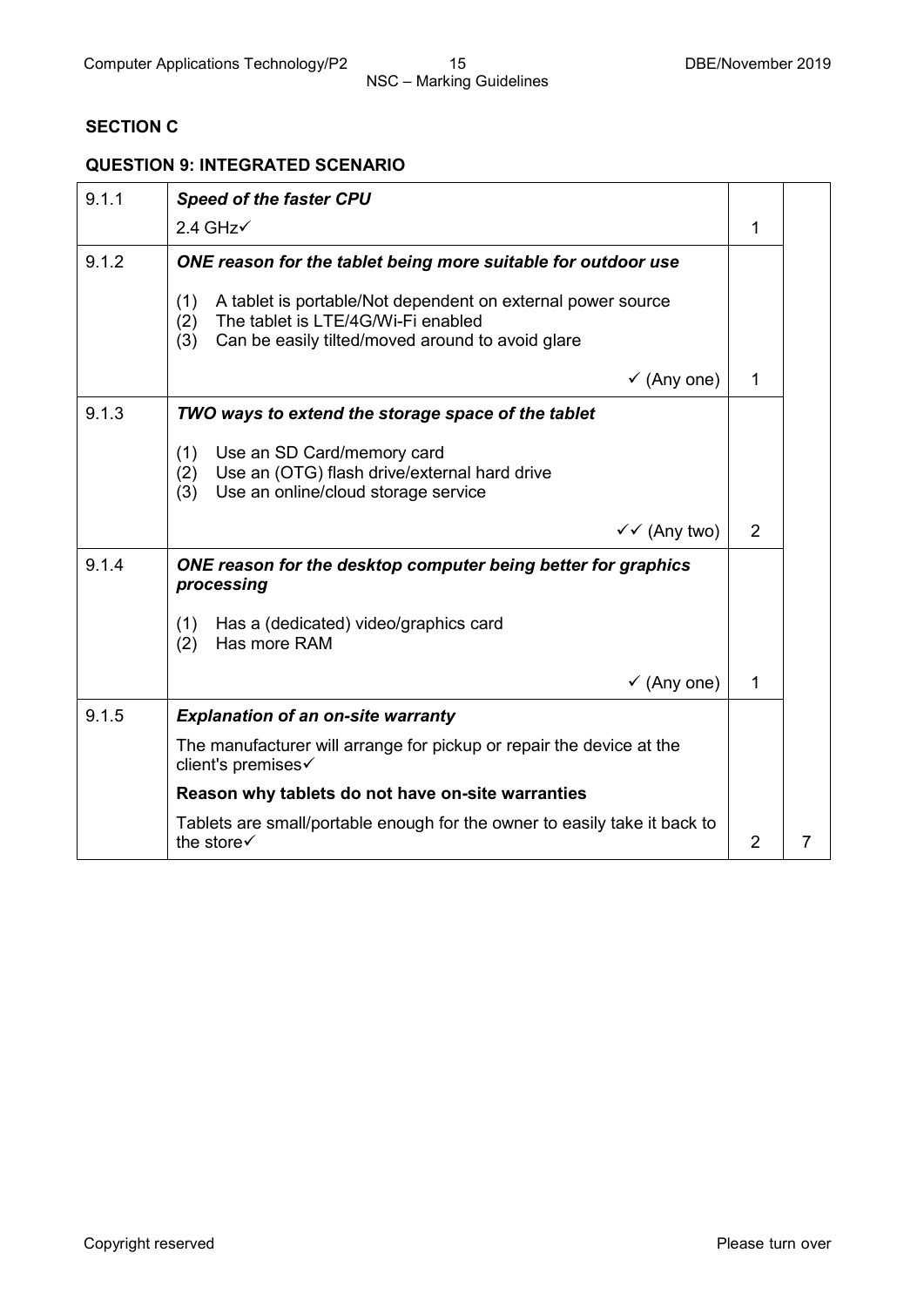| 9.2.1 | <b>ONE</b> advantage of real-time communication                                                                                                                                                                                                     |                |   |
|-------|-----------------------------------------------------------------------------------------------------------------------------------------------------------------------------------------------------------------------------------------------------|----------------|---|
|       | Interaction/Help is immediate/No delays in messages√                                                                                                                                                                                                | 1              |   |
| 9.2.2 | TWO types of internet connection needed during the competition                                                                                                                                                                                      |                |   |
|       | Satellite<br>(1)<br>Cellular (3G, 4G, 5G, LTE)<br>(2)<br>Wi-Fi/Wireless<br>(3)                                                                                                                                                                      |                |   |
|       | ✓✓ (Any two)                                                                                                                                                                                                                                        | $\overline{2}$ |   |
| 9.2.3 | TWO hardware devices used for video conferencing                                                                                                                                                                                                    |                |   |
|       | Webcam/Camera<br>(1)<br>Speakers/Earphones/Headphones<br>(2)<br>(3)<br>Microphone<br>(Bluetooth) Headset<br>(4)<br>Monitor/Screen/Projector<br>(5)<br>Smartphone/Computer/Tablet<br>(6)                                                             |                |   |
|       | $\checkmark$ (Any two)                                                                                                                                                                                                                              | $\overline{2}$ | 5 |
| 9.3.1 | TWO online platforms to publish videos                                                                                                                                                                                                              |                |   |
|       | YouTube<br>(1)<br>School's website/other websites<br>(2)<br>(3)<br>Blogs/Vlogs<br>WhatsApp/WeChat/Telegram (group)<br>(4)<br>Facebook<br>(5)<br>(6)<br>Instagram<br>Snapchat<br>(7)<br>(8)<br><b>TikTok</b><br>Twitter<br>(9)<br>$(10)$ Vimeo, etc. |                |   |
|       | $\checkmark$ (Any two)                                                                                                                                                                                                                              | $\overline{2}$ |   |
| 9.3.2 | How to locate a video on the internet                                                                                                                                                                                                               |                |   |
|       | Use the word 'video' in the search string $\sqrt{8}$ search type to<br>(1)<br>video/video tab (advanced search)<br>Search string must include the school name/cooking competition<br>(2)<br>name/dish name/video name√                              | $\overline{2}$ |   |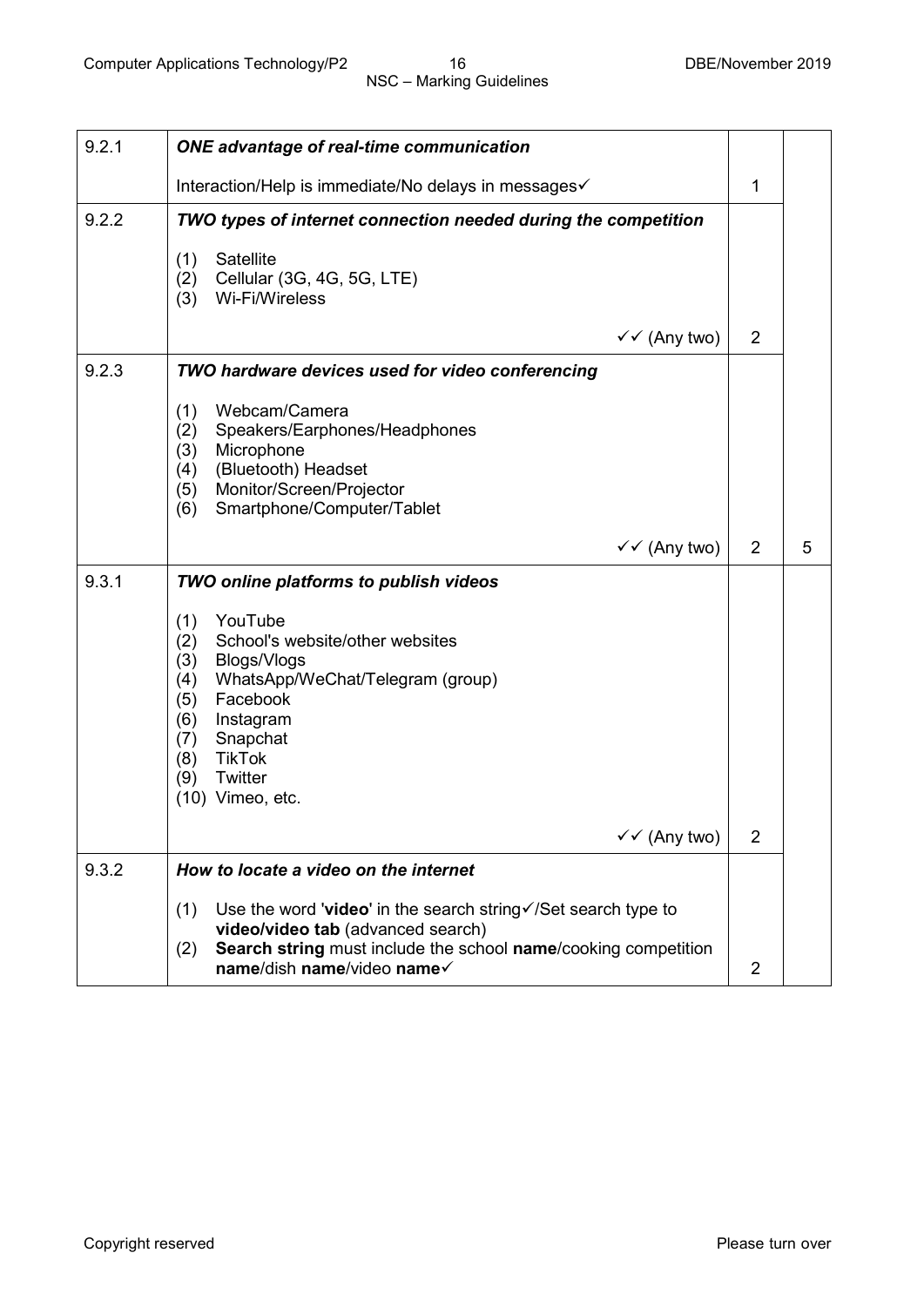| 9.3.3 | TWO specifications of a camera that influence video quality other                                    |                |        |
|-------|------------------------------------------------------------------------------------------------------|----------------|--------|
|       | than the sensor                                                                                      |                |        |
|       | (1)<br>Resolution/Megapixels<br>Colour depth<br>(2)                                                  |                |        |
|       | (Quality of the) lens<br>(3)<br>Optical (vs digital) zoom<br>(4)                                     |                |        |
|       | Frame rate<br>(5)                                                                                    |                |        |
|       | ISO rating<br>(6)<br>(7) File formats available for saving                                           |                |        |
|       | Video stabilisation/Shudder is reduced<br>(8)<br>(9)<br>Speed of the memory card, etc.               |                |        |
|       | $\checkmark$ (Any two)                                                                               | $\overline{2}$ |        |
| 9.3.4 | TWO reasons for compressing video files                                                              |                |        |
|       | (1)<br>To decrease the amount of data used when sharing files/Limited<br>bandwidth for sharing files |                |        |
|       | Possible limited storage space on the device/cloud service<br>(2)<br>Faster uploading<br>(3)         |                |        |
|       | $\checkmark$ (Any two)                                                                               | $\overline{2}$ | 8      |
| 9.4.1 | TWO spreadsheet features for accurate data capturing                                                 |                |        |
|       | Data validation/Drop down list<br>(1)<br>Lock cells/Protect cells<br>(2)                             |                |        |
|       | <b>Conditional formatting</b><br>(3)<br>Freeze panes<br>(4)                                          |                |        |
|       | $\checkmark$ (Any two)                                                                               | $\overline{2}$ |        |
| 9.4.2 | An alternative way to add values in a range                                                          |                |        |
|       | Use the SUM $\checkmark$ function                                                                    | 1              |        |
| 9.4.3 | <b>Function to lookup data</b>                                                                       |                |        |
|       | VLOOKUP/HLOOKUP/XLOOKUP√                                                                             |                |        |
|       | (Note to marker: Accept an answer that uses MATCH and INDEX<br>together.)                            | $\mathbf{1}$   |        |
| 9.4.4 | ONE way to make a spreadsheet document available on any OS                                           |                |        |
|       | Save as PDF<br>(1)<br>Print to PDF                                                                   |                |        |
|       | (2)<br>Save/Convert a screenshot to any picture format<br>(3)                                        |                |        |
|       | $\checkmark$ (Any one)                                                                               | 1              | 5      |
|       |                                                                                                      |                | $[25]$ |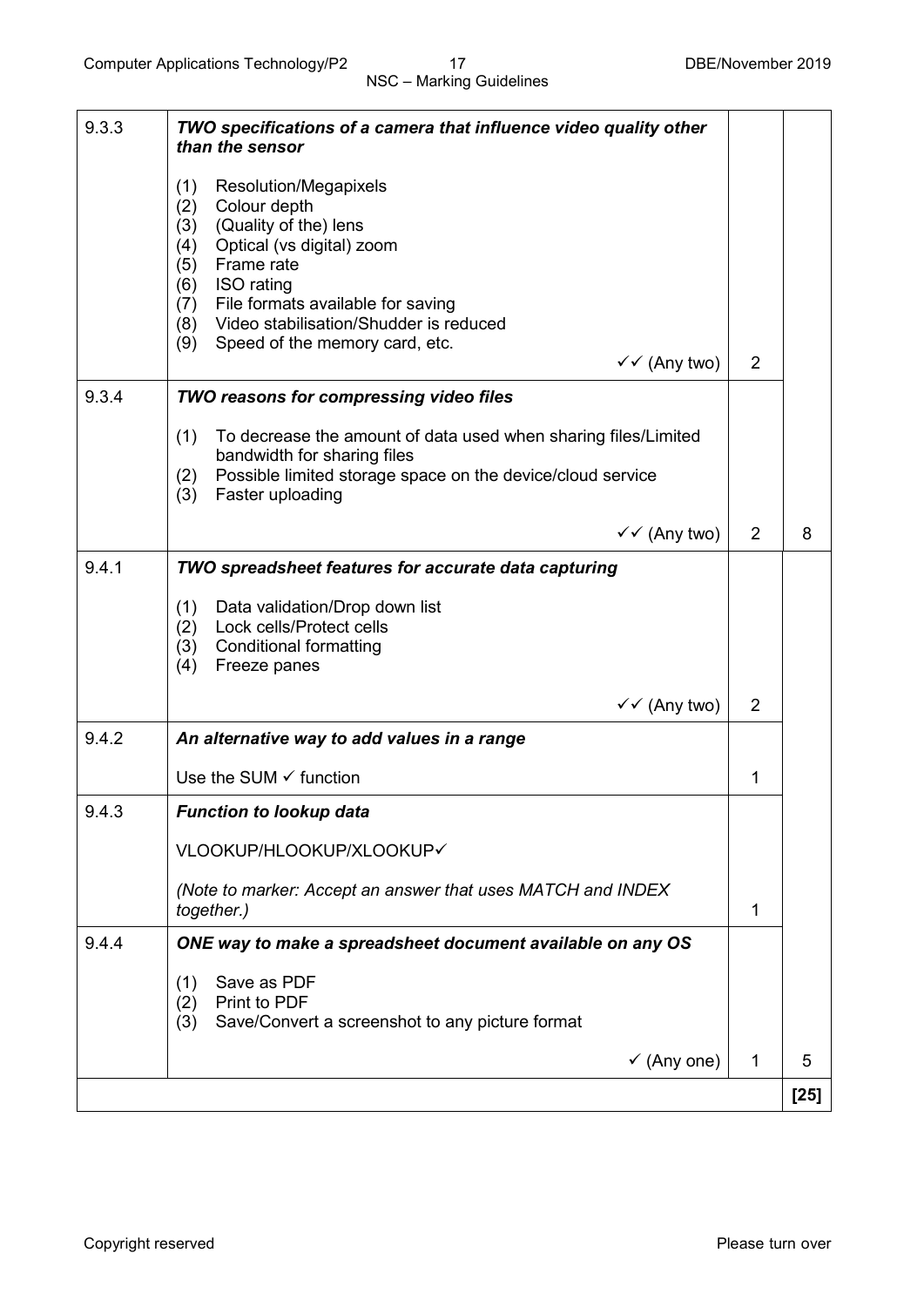## **QUESTION 10: INTEGRATED SCENARIO**

| 10.1   | TWO specifications to consider when buying a printer                                                                                                                                                                                                                                                                                                                                                                                                                                                                                             |                |                |
|--------|--------------------------------------------------------------------------------------------------------------------------------------------------------------------------------------------------------------------------------------------------------------------------------------------------------------------------------------------------------------------------------------------------------------------------------------------------------------------------------------------------------------------------------------------------|----------------|----------------|
|        | Resolution/DPI/Quality of the printouts<br>(1)<br>Printer speed/PPM<br>(2)<br>Connectivity options, e.g. Wireless, USB, etc.<br>(3)<br>Printer capacity (industrial level)/Duty cycle<br>(4)<br>Multifunction ability, e.g. copying, scanning, etc.<br>(5)<br>Paper size/Borderless printing<br>(6)<br>User interface options<br>(7)<br>(8) Duplex/Two-sided printing option<br>(9) Colour/Monochrome printing<br>(10) Printing technology, i.e. size and number of ink tanks, toner, etc.<br>(11) Paper tray capacity<br>$\checkmark$ (Any two) | 2              | $\overline{2}$ |
| 10.2.1 | ONE kind of damage to a computer from a power surge                                                                                                                                                                                                                                                                                                                                                                                                                                                                                              |                |                |
|        | (1)<br>Hardware damage, e.g. to power supply, motherboard, etc.<br>Corruption/Loss of data<br>(2)                                                                                                                                                                                                                                                                                                                                                                                                                                                |                |                |
|        | $\checkmark$ (Any one)                                                                                                                                                                                                                                                                                                                                                                                                                                                                                                                           | 1              |                |
| 10.2.2 | TWO ways to dispose of a computer in an environmentally friendly<br>way                                                                                                                                                                                                                                                                                                                                                                                                                                                                          |                |                |
|        | Recycle the components<br>(1)<br>Use a service provider/retailer that disposes of e-waste<br>(2)<br>(3)<br>Re-use/sell/donate working components                                                                                                                                                                                                                                                                                                                                                                                                 |                |                |
|        | $\checkmark$ (Any two)                                                                                                                                                                                                                                                                                                                                                                                                                                                                                                                           | $\overline{2}$ | 3              |
| 10.3.1 | Type of user that uses high-end hardware and software                                                                                                                                                                                                                                                                                                                                                                                                                                                                                            |                |                |
|        | Super/Power user√                                                                                                                                                                                                                                                                                                                                                                                                                                                                                                                                | 1              |                |
| 10.3.2 | TWO reasons to restrict access to the server room                                                                                                                                                                                                                                                                                                                                                                                                                                                                                                |                |                |
|        | (1)<br>Additional layer of access control for employees<br>To prevent burglaries/theft of data/hardware<br>(2)<br>To prevent physical damage/vandalism/tampering with the network<br>(3)                                                                                                                                                                                                                                                                                                                                                         |                |                |
|        | $\checkmark$ (Any two)                                                                                                                                                                                                                                                                                                                                                                                                                                                                                                                           | $\overline{2}$ |                |
| 10.3.3 | <b>TWO reasons for blocking USB ports</b>                                                                                                                                                                                                                                                                                                                                                                                                                                                                                                        |                |                |
|        | Theft of data/Unauthorised copying of data<br>(1)<br>Flash drives often carry viruses<br>(2)<br>Prevents employees from attaching other devices<br>(3)<br>Prevents employees from bringing in games/personal<br>(4)<br>documents/software, etc.                                                                                                                                                                                                                                                                                                  |                |                |
|        | $\checkmark$ (Any two)                                                                                                                                                                                                                                                                                                                                                                                                                                                                                                                           | $\overline{2}$ | 5              |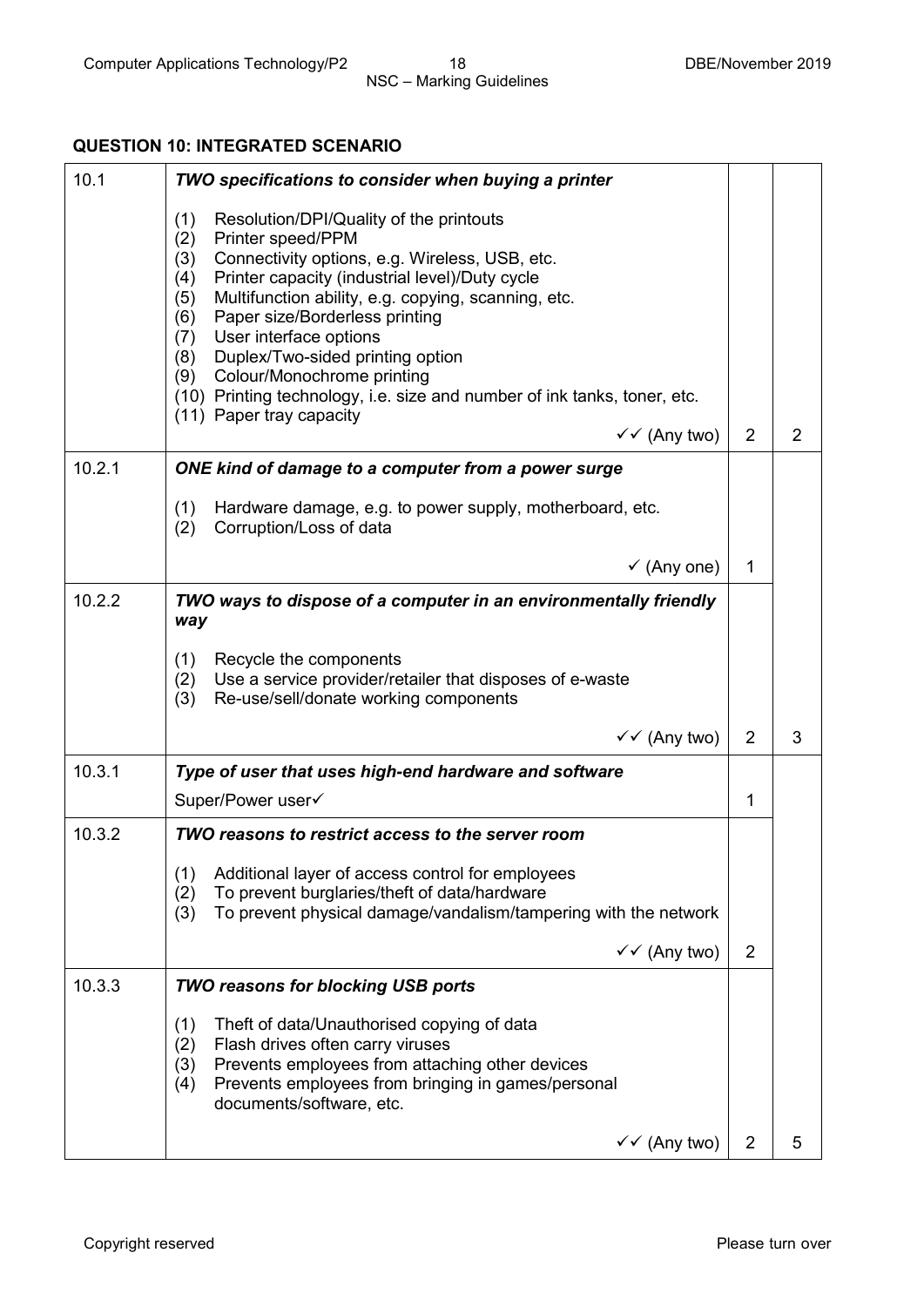| 10.4   | <b>TWO benefits of grid computing</b>                                                                                                                                                                                                                                                                                                                                                                                                                                      |                |                |
|--------|----------------------------------------------------------------------------------------------------------------------------------------------------------------------------------------------------------------------------------------------------------------------------------------------------------------------------------------------------------------------------------------------------------------------------------------------------------------------------|----------------|----------------|
|        | (1)<br>Large processing tasks are shared over many<br>computers/Enormous processing power<br>Can use existing resources/No need to buy an expensive<br>(2)<br>supercomputer<br>The failure of one computer will not affect processing of tasks<br>(3)<br>Scaling of processing power is easy<br>(4)<br>Uses idle resources<br>(5)                                                                                                                                          |                |                |
|        | $\checkmark$ (Any two)                                                                                                                                                                                                                                                                                                                                                                                                                                                     |                | $\overline{2}$ |
| 10.5.1 | Cause of the software problem                                                                                                                                                                                                                                                                                                                                                                                                                                              |                |                |
|        | Bug $\checkmark$                                                                                                                                                                                                                                                                                                                                                                                                                                                           |                |                |
|        | <b>Solution</b>                                                                                                                                                                                                                                                                                                                                                                                                                                                            |                |                |
|        | (1)<br>System restore/Roll back to previous date/time where the software<br>worked properly<br>Install a patch/service pack (from the vendor website)<br>(2)<br>Re-install the software<br>(3)                                                                                                                                                                                                                                                                             |                |                |
|        | $\checkmark$ (Any one)                                                                                                                                                                                                                                                                                                                                                                                                                                                     |                |                |
|        | (Note to marker: Accept 'Glitch' as the cause with 'Restart' as the<br>solution.)                                                                                                                                                                                                                                                                                                                                                                                          | 2              |                |
| 10.5.2 | TWO reasons why OS updates should NOT automatically<br>download on networked computers                                                                                                                                                                                                                                                                                                                                                                                     |                |                |
|        | (1)<br>Automatic updates may use a lot of bandwidth<br>Automatic updates may use a lot of storage space<br>(2)<br>Updates may slow down the network/Computers may restart<br>(3)<br>automatically to install updates during times when they are in use<br>Updates may cause the computers/network to become<br>(4)<br>unstable/May cause compatibility issues with existing software/<br>Possible introduction of bugs<br>OS updates may not be needed by the users<br>(5) |                |                |
|        | $\checkmark$ (Any two)                                                                                                                                                                                                                                                                                                                                                                                                                                                     |                |                |
|        | (Note to marker: Do not accept any answer related to data usage and<br>cost.)                                                                                                                                                                                                                                                                                                                                                                                              | $\overline{2}$ | 4              |